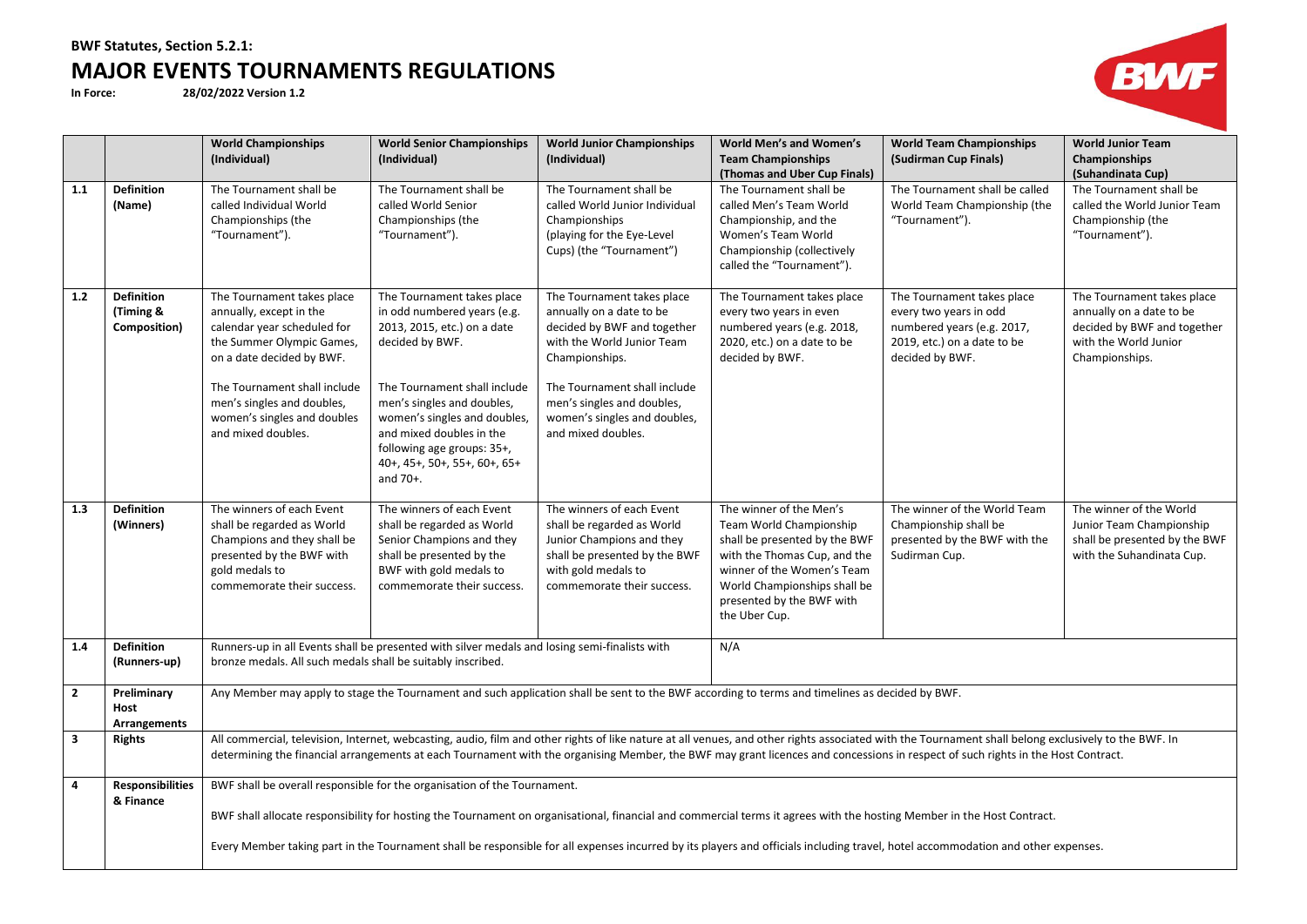|     |                                    | <b>World Championships</b><br>(Individual)                                                                                                                 | <b>World Senior Championships</b><br>(Individual)                                                                                                                                                                                                                                                                                                                                                                                                                                                                                                                                                                                                                                                       | <b>World Junior Championships</b><br>(Individual)                                                                                                                                                                                                                                                                                                                                                                                                                                                 | World Men's and Women's<br><b>Team Championships</b><br>(Thomas and Uber Cup Finals)                                                                                 | <b>World Team Championships</b><br>(Sudirman Cup Finals)                                                                                                                   | <b>World Junior Team</b><br>Championships<br>(Suhandinata Cup)                                                                                                                                                                                                                                                                  |  |  |  |
|-----|------------------------------------|------------------------------------------------------------------------------------------------------------------------------------------------------------|---------------------------------------------------------------------------------------------------------------------------------------------------------------------------------------------------------------------------------------------------------------------------------------------------------------------------------------------------------------------------------------------------------------------------------------------------------------------------------------------------------------------------------------------------------------------------------------------------------------------------------------------------------------------------------------------------------|---------------------------------------------------------------------------------------------------------------------------------------------------------------------------------------------------------------------------------------------------------------------------------------------------------------------------------------------------------------------------------------------------------------------------------------------------------------------------------------------------|----------------------------------------------------------------------------------------------------------------------------------------------------------------------|----------------------------------------------------------------------------------------------------------------------------------------------------------------------------|---------------------------------------------------------------------------------------------------------------------------------------------------------------------------------------------------------------------------------------------------------------------------------------------------------------------------------|--|--|--|
| 5.1 | General<br>Organisation            | shall take precedence.                                                                                                                                     | The Tournament shall be conducted in accordance with the Laws of Badminton.<br>The General Competition Regulations will apply except where specific provisions are contained in these regulations. Where there is any conflict or apparent conflict, the Regulations for the Tournament<br>The Referee and Deputy Referee(s) of each Tournament shall be appointed by BWF.                                                                                                                                                                                                                                                                                                                              |                                                                                                                                                                                                                                                                                                                                                                                                                                                                                                   |                                                                                                                                                                      |                                                                                                                                                                            |                                                                                                                                                                                                                                                                                                                                 |  |  |  |
| 5.2 | General<br>Organisation            | N/A                                                                                                                                                        |                                                                                                                                                                                                                                                                                                                                                                                                                                                                                                                                                                                                                                                                                                         |                                                                                                                                                                                                                                                                                                                                                                                                                                                                                                   |                                                                                                                                                                      | The additional responsibility of the Referee in this Tournament shall include to ensure that the<br>stipulated procedure and order of play in each team tie is adhered to. |                                                                                                                                                                                                                                                                                                                                 |  |  |  |
| 6   | <b>Facilities and</b><br>equipment |                                                                                                                                                            |                                                                                                                                                                                                                                                                                                                                                                                                                                                                                                                                                                                                                                                                                                         | The Tournament must be organised according to the requirements in Section 5.3.4 of the BWF Statutes ("Specifications for International Standard Facilities").                                                                                                                                                                                                                                                                                                                                     |                                                                                                                                                                      |                                                                                                                                                                            |                                                                                                                                                                                                                                                                                                                                 |  |  |  |
| 7.1 | <b>Eligibility to</b><br>Compete   |                                                                                                                                                            |                                                                                                                                                                                                                                                                                                                                                                                                                                                                                                                                                                                                                                                                                                         | Players shall be qualified to represent a Member in accordance with GCR Regulation 6 (International Representation).<br>Acceptance of nomination for entry into the Tournament shall count as International Representation as described in GCR Regulation 6.4.                                                                                                                                                                                                                                    |                                                                                                                                                                      |                                                                                                                                                                            |                                                                                                                                                                                                                                                                                                                                 |  |  |  |
| 7.2 | <b>Eligibility to</b><br>Compete   | Players shall be eligible as<br>described in Section 5.3.9 of<br>the BWF Statutes ("Eligibility<br>and Processing of Entries for<br>World Championships"). | Players are eligible to<br>compete provided they are<br>35 (for 35+), 40 (for 40+), 45<br>(for $45+$ ), etc. years of age<br>throughout the calendar year<br>commencing from 1st<br>January in which the<br>Tournament is held.<br><b>Number of Players</b><br>Each Member shall be<br>entitled to enter in each age<br>group, up to four men and<br>four women in singles events,<br>eight men and eight women<br>in level doubles events, and<br>four men and four women in<br>the mixed doubles event.<br>Singles: 4 males +<br>4 females<br>Doubles: 8 males +<br>8 females<br>Mixed: 4 males $+4$<br>females<br>A Player can compete in not<br>more than one singles, one<br>doubles and one mixed | Players are eligible to compete<br>provided they remain under<br>19 years of age throughout the<br>calendar year in which the<br>Tournament is held.<br><b>Number of Players</b><br>Each Member, including the<br>host Member, shall be entitled<br>to enter a maximum number<br>of Players as indicated in<br>Schedule 1.<br>If Players from two different<br>Members compete together as<br>a pair, each Player will be<br>counted as one Player for the<br>respective Member in that<br>Event. | Each Member is responsible<br>for determining the criteria<br>and method of selecting<br>players for entry, and for<br>entering players, to represent<br>the Member. | Each Member is responsible for<br>determining the criteria and<br>method of selecting players for<br>entry, and for entering players,<br>to represent the Member.          | Players are eligible to<br>compete provided they<br>remain under 19 years of age<br>throughout the calendar year<br>in which the Tournament is<br>held.<br>Each Member is responsible<br>for determining the criteria<br>and method of selecting<br>players for entry, and for<br>entering players, to represent<br>the Member. |  |  |  |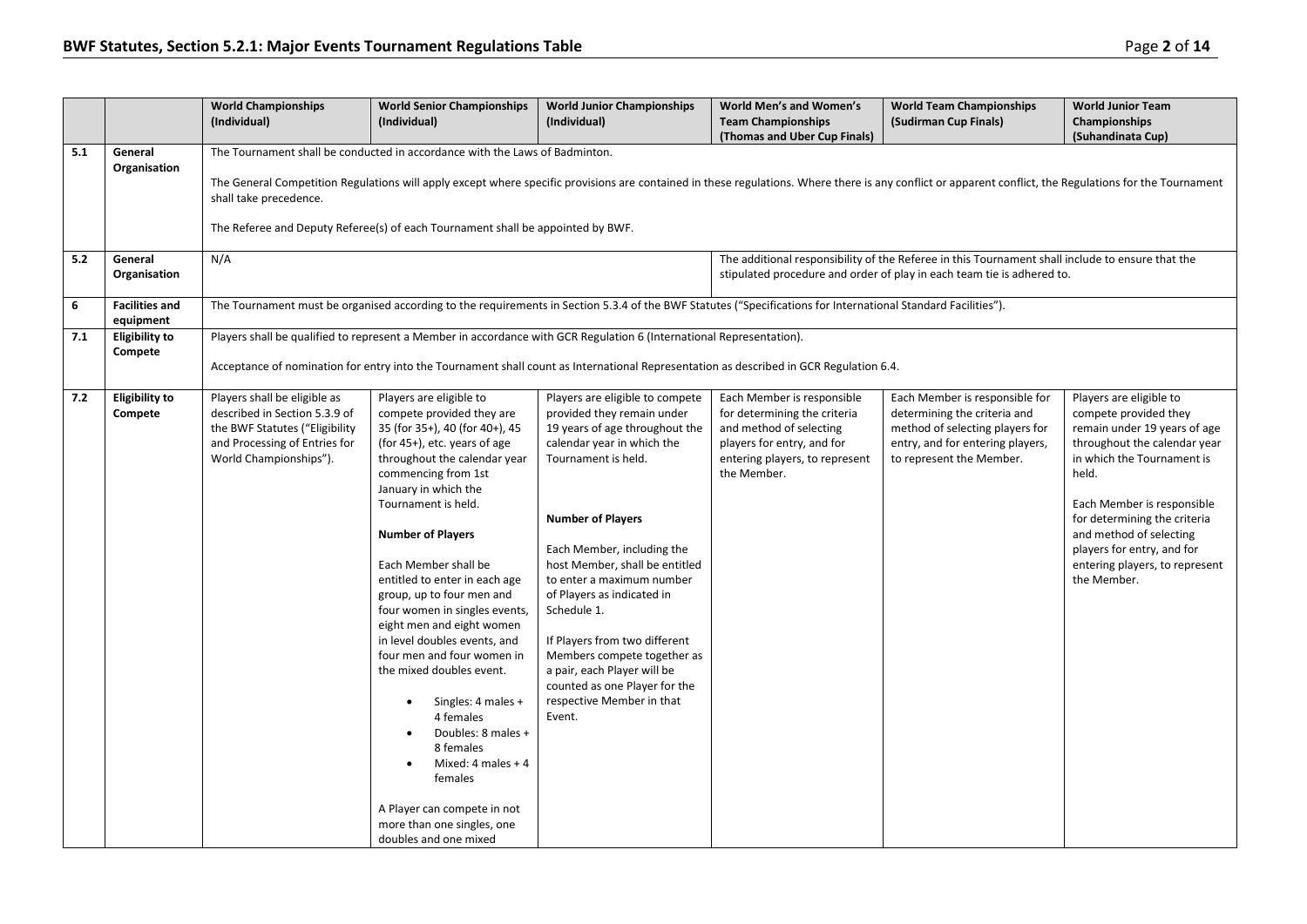|   |                | <b>World Championships</b><br>(Individual)                                                                                                                                                                      | <b>World Senior Championships</b><br>(Individual)                                                                                                                                                                                                                                                                                                                                                                                                                                                                                                                                     | <b>World Junior Championships</b><br>(Individual)                                                                                                                                                                                                                                                                                                   | <b>World Men's and Women's</b><br><b>Team Championships</b><br>(Thomas and Uber Cup Finals)                                                                                                                                                                                                                                                          | <b>World Team Championships</b><br>(Sudirman Cup Finals)                                                                                                                                                                                                                                              | <b>World Junior Team</b><br><b>Championships</b><br>(Suhandinata Cup)                                                                                                                                                                                                  |
|---|----------------|-----------------------------------------------------------------------------------------------------------------------------------------------------------------------------------------------------------------|---------------------------------------------------------------------------------------------------------------------------------------------------------------------------------------------------------------------------------------------------------------------------------------------------------------------------------------------------------------------------------------------------------------------------------------------------------------------------------------------------------------------------------------------------------------------------------------|-----------------------------------------------------------------------------------------------------------------------------------------------------------------------------------------------------------------------------------------------------------------------------------------------------------------------------------------------------|------------------------------------------------------------------------------------------------------------------------------------------------------------------------------------------------------------------------------------------------------------------------------------------------------------------------------------------------------|-------------------------------------------------------------------------------------------------------------------------------------------------------------------------------------------------------------------------------------------------------------------------------------------------------|------------------------------------------------------------------------------------------------------------------------------------------------------------------------------------------------------------------------------------------------------------------------|
|   |                |                                                                                                                                                                                                                 | doubles event in any eligible<br>age group.                                                                                                                                                                                                                                                                                                                                                                                                                                                                                                                                           |                                                                                                                                                                                                                                                                                                                                                     |                                                                                                                                                                                                                                                                                                                                                      |                                                                                                                                                                                                                                                                                                       |                                                                                                                                                                                                                                                                        |
| 8 | <b>Entries</b> | The BWF shall send to all<br>Members an invitation to<br>compete as stated in the time<br>line in the "Time Lines for<br>Tournaments" (BWF Statutes,<br>Section 5.3.2).                                         | The BWF shall send to all<br>Members an invitation to<br>compete as per the time line<br>in Section 5.3.2 of the BWF<br>Statutes ("Time Lines for<br>Tournaments").                                                                                                                                                                                                                                                                                                                                                                                                                   | The BWF shall send to all<br>Members an invitation to<br>compete as per the time line<br>in Section 5.3.2 of the BWF<br>Statutes.                                                                                                                                                                                                                   | The BWF shall send to all<br>Members an invitation to<br>compete in the Tournament<br>as per the time line in Section<br>5.3.2 of the BWF Statutes and<br>subject to qualification.                                                                                                                                                                  | The BWF shall send to all<br>Members an invitation to<br>compete as per the time line in<br>Section 5.3.2 of the BWF<br>Statutes.                                                                                                                                                                     | The BWF shall send to all<br>Members an invitation to<br>compete as per the time line<br>in Section 5.3.2 of the BWF<br>Statutes.                                                                                                                                      |
|   |                | Entries shall be submitted by<br>the Members as per the<br>process in the invitation and<br>time lines in Section 5.3.2 of<br>the BWF Statutes, and<br>subject to the eligibility<br>criteria in Section 5.3.9. | Entries may be submitted<br>only by Members and shall<br>be sent so as to reach the<br>BWF not later than the<br>closing date notified in the<br>invitation along with a copy<br>of the passport or<br>appropriate ID Card of the<br>Government Authority.<br>The BWF shall have the<br>power to reject an entry due<br>to incorrect date of birth.<br>The order of entries, as made<br>by each Member in the group<br>entry system, is considered to<br>be the national ranking order.<br>Entries with an existing World<br>Ranking will prioritised over<br>national ranking order. | Entries shall be submitted by<br>the Members as per the<br>process in the invitation and<br>time lines in Section 5.3.2 of<br>the BWF Statutes, and subject<br>to the eligibility criteria<br>mentioned above under clause<br>7, "Eligibility to compete".<br>The BWF shall have the power<br>to reject an entry due to<br>incorrect date of birth. | Entries shall be submitted by<br>the Members as per the<br>process in the invitation and<br>time lines in Section 5.3.2 of<br>the BWF Statutes, and subject<br>to qualification criteria.<br>Members shall confirm their<br>acceptance of entry after the<br>qualification deadline as per<br>the time line in Section 5.3.2<br>of the BWF Statutes. | Entries shall be submitted by<br>the Members as per the process<br>in the invitation and time lines<br>in Section 5.3.2 of the BWF<br>Statutes.                                                                                                                                                       | Entries shall be submitted by<br>the Members as per the<br>process in the invitation and<br>time lines in Section 5.3.2 of<br>the BWF Statutes.<br>The BWF shall have the power<br>to reject a member of the<br>team due to incorrect date of<br>birth.                |
| 9 | Format         | As per General Competition<br>Regulations (BWF Statutes,<br>Section 5.1).                                                                                                                                       | As per General Competition<br>Regulations (BWF Statutes,<br>Section 5.1), except that GCR<br>14.1.4 does not apply.<br>(Forced Withdrawals)                                                                                                                                                                                                                                                                                                                                                                                                                                           | As per General Competition<br>Regulations (BWF Statutes,<br>Section 5.1).                                                                                                                                                                                                                                                                           | The Competitions shall be<br>held in two stages $- a$<br>continental stage and the final<br>stage (the Tournament),<br>known as the "Thomas & Uber<br>Cup Finals".<br><b>Continental Stage format:</b><br>Each Continental<br>Confederation shall<br>organize a Continental                                                                          | The Competitions shall be held<br>in two stages - a continental<br>stage and the final stage (the<br>Tournament), known as the<br>"Sudirman Cup Finals".<br><b>Continental Stage format:</b><br>Each Continental<br>$\bullet$<br>Confederation shall<br>organize a Continental<br>stage tournament to | The Tournament shall be held<br>in two stages - a first stage<br>and a final stage.<br>First stage<br>In the first stage all teams<br>shall play in groups of<br>four or five teams, OR<br>groups of six to eight<br>teams divided into two<br>sub-groups (with 3 or 4 |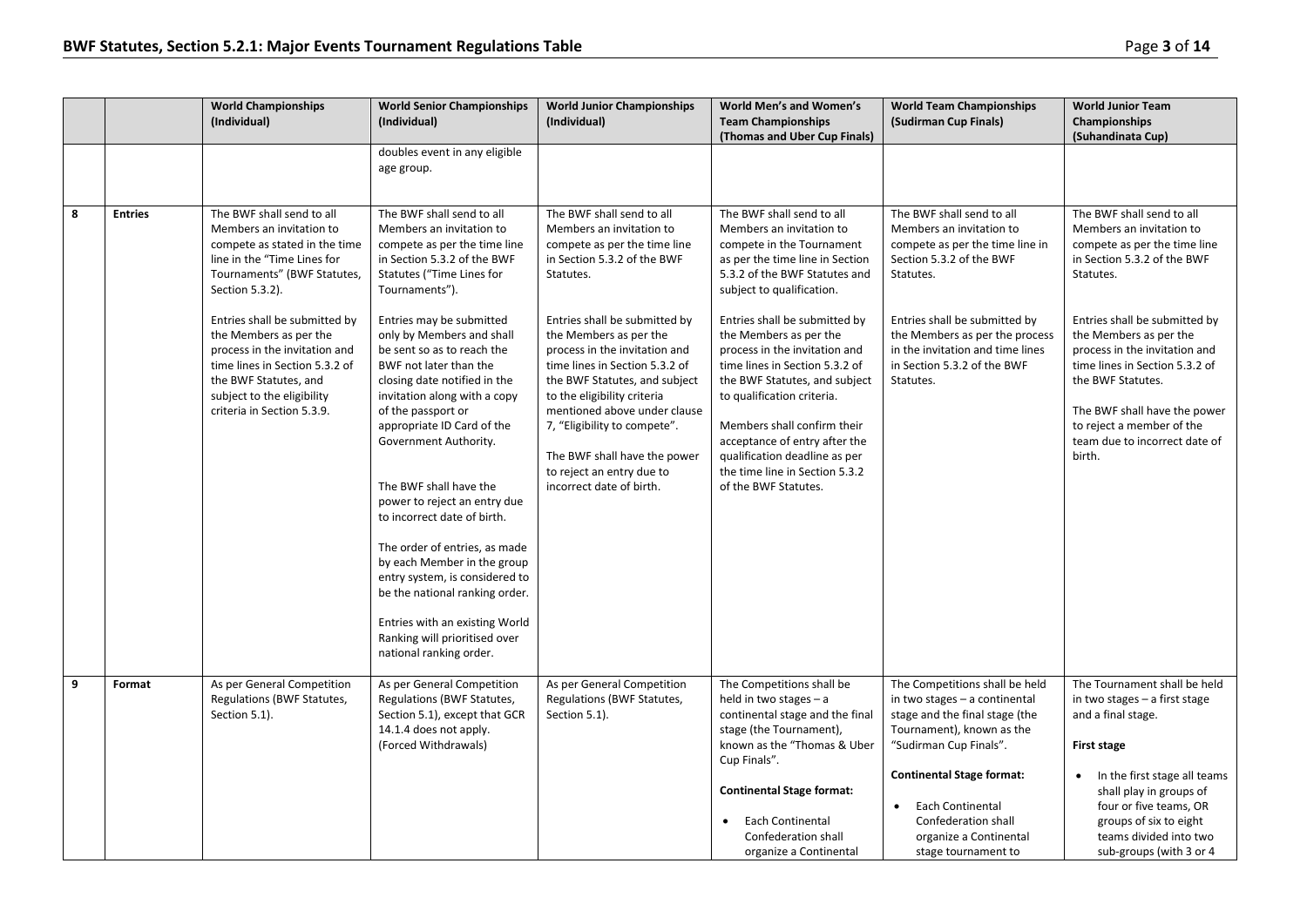|  | <b>World Championships</b> | <b>World Senior Championships</b> | <b>World Junior Championships</b> | World Men's and Women's                                | <b>World Team Championships</b>                                      | <b>World Junior Team</b>                      |
|--|----------------------------|-----------------------------------|-----------------------------------|--------------------------------------------------------|----------------------------------------------------------------------|-----------------------------------------------|
|  | (Individual)               | (Individual)                      | (Individual)                      | <b>Team Championships</b>                              | (Sudirman Cup Finals)                                                | Championships                                 |
|  |                            |                                   |                                   | (Thomas and Uber Cup Finals)                           |                                                                      | (Suhandinata Cup)                             |
|  |                            |                                   |                                   | stage tournament to                                    | determine the required                                               | team), where all teams                        |
|  |                            |                                   |                                   | determine the required                                 | number of qualifiers from                                            | play all other teams in                       |
|  |                            |                                   |                                   | number of qualifiers                                   | their continent. The                                                 | the same group or                             |
|  |                            |                                   |                                   | from their continent. The                              | <b>Continental Confederation</b>                                     | subgroup as applicable.                       |
|  |                            |                                   |                                   | Continental                                            | will determine the overall                                           | An overall ranking order                      |
|  |                            |                                   |                                   | Confederation will                                     | format which best suits its                                          | in the group shall be                         |
|  |                            |                                   |                                   | determine the overall                                  | expected team entry                                                  | achieved.                                     |
|  |                            |                                   |                                   | format which best suits                                | numbers, and will hold the                                           | For 17 to 32 teams                            |
|  |                            |                                   |                                   | its expected team entry                                | tournament on the dates                                              | entering there shall be                       |
|  |                            |                                   |                                   | numbers, and will hold                                 | set aside in the BWF                                                 | four groups and 8 sub-                        |
|  |                            |                                   |                                   | the tournament on the                                  | International Calendar.                                              | groups in the first stage.                    |
|  |                            |                                   |                                   | dates set aside in the                                 | <b>Each Continental</b><br>$\bullet$                                 | For 33 to 80 teams, there                     |
|  |                            |                                   |                                   | <b>BWF International</b>                               | Confederation shall                                                  | shall be eight groups and                     |
|  |                            |                                   |                                   | Calendar.                                              | communicate to the BWF                                               | 16 sub-groups.                                |
|  |                            |                                   |                                   | Each Continental<br>$\bullet$                          | on the day of completion                                             |                                               |
|  |                            |                                   |                                   | Confederation shall                                    | of the Continental Stage                                             | Ranking for first stage                       |
|  |                            |                                   |                                   | communicate to the BWF                                 | Competition a list of teams                                          |                                               |
|  |                            |                                   |                                   | on the day of completion                               | in ranking order. This list                                          | • The participating teams                     |
|  |                            |                                   |                                   | of the Continental Stage                               | shall include one or more                                            | will be ranked based on                       |
|  |                            |                                   |                                   | Competition a list of                                  | teams than the number of                                             | the overall strength of                       |
|  |                            |                                   |                                   | teams in ranking order.<br>This list shall include one | places at the Tournament                                             | the team.                                     |
|  |                            |                                   |                                   | or more teams than the                                 | allocated to the respective<br>Continental Confederation.            |                                               |
|  |                            |                                   |                                   | number of places at the                                | Additional qualifiers will be                                        | • The overall strength of<br>the team will be |
|  |                            |                                   |                                   | Tournament allocated to                                | $\bullet$<br>added to the Tournament                                 |                                               |
|  |                            |                                   |                                   | the respective                                         | from the World Rankings.                                             | determined based on<br>the World Junior       |
|  |                            |                                   |                                   | Continental                                            |                                                                      | Ranking list as stated in                     |
|  |                            |                                   |                                   | Confederation.                                         | The Tournament shall be                                              | the time lines in Section                     |
|  |                            |                                   |                                   | Additional qualifiers will<br>$\bullet$                | contested by 16 teams as                                             | 5.3.2 of the BWF                              |
|  |                            |                                   |                                   | be added to the                                        | illustrated in Schedule 3:                                           | Statutes.                                     |
|  |                            |                                   |                                   | Tournament from the                                    |                                                                      |                                               |
|  |                            |                                   |                                   | World Rankings.                                        | The Tournament shall be played                                       | Total ranking points of                       |
|  |                            |                                   |                                   |                                                        | initially in groups, followed by a                                   | highest ranked one                            |
|  |                            |                                   |                                   | The Tournament shall be                                | knockout draw.                                                       | men's singles player,                         |
|  |                            |                                   |                                   | contested by 16 teams as                               |                                                                      | one women's singles                           |
|  |                            |                                   |                                   | illustrated in Schedule 2:                             | Initially, the sixteen teams shall                                   | player, one men's                             |
|  |                            |                                   |                                   |                                                        | play in four groups of four,                                         | doubles pair (two                             |
|  |                            |                                   |                                   | The Tournament shall be                                | where all teams in a given group                                     | highest ranked male                           |
|  |                            |                                   |                                   | played initially in groups,                            | play each other. A final overall                                     | players), one women's                         |
|  |                            |                                   |                                   | followed by a knockout draw.                           | ranking order for each group                                         | doubles pair (two                             |
|  |                            |                                   |                                   |                                                        | shall be achieved (see diagram                                       | highest ranked female                         |
|  |                            |                                   |                                   | Initially, the sixteen teams                           | below).                                                              | players) and one mixed                        |
|  |                            |                                   |                                   | shall play in four groups of                           |                                                                      | doubles pair (highest                         |
|  |                            |                                   |                                   | four, where all teams in a                             | Group<br>Group<br>Group<br>Group                                     | ranked male player and                        |
|  |                            |                                   |                                   | given group play each other.                           | 1<br>$\mathbf{1}$<br>$\mathbf{1}$<br>$\mathbf{1}$                    | highest ranked female                         |
|  |                            |                                   |                                   | A final overall ranking order                          |                                                                      | player) from each                             |
|  |                            |                                   |                                   | for each group shall be                                | $\overline{2}$<br>$\overline{2}$<br>$\overline{2}$<br>$\overline{2}$ | country shall be                              |
|  |                            |                                   |                                   | achieved (see diagram below).                          |                                                                      |                                               |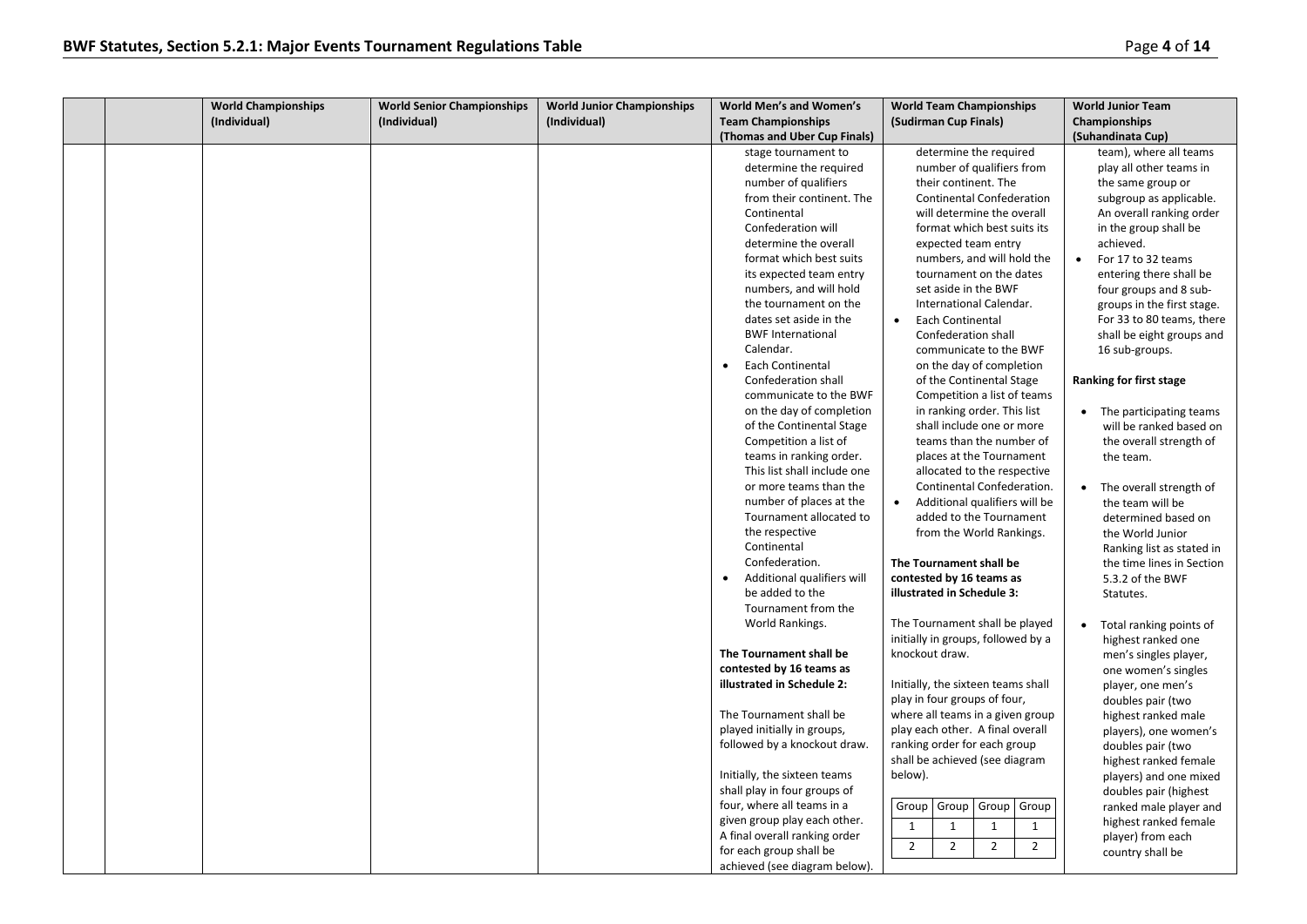|  | <b>World Championships</b> | <b>World Senior Championships</b> | <b>World Junior Championships</b> | <b>World Men's and Women's</b>                                                                                                                                                                                                                                                                                                                                                                                                                                                                                                                                                                                                                                                                                                                                                                                                                                                                                                                                                                                                                                                                                                                                                       | <b>World Team Championships</b>                                                                                                                                                                                                                                                                                                                                                                                                                                                                                                                                                                                                                                                                                                                                                                                                                                                                                                                                                                                                                                              | <b>World Junior Team</b>                                                                                                                                                                                                                                                                                                                                                                                                                                                                                                                                                                                                                                                                                                                                                                                                                                                                                                                                                                                                                          |
|--|----------------------------|-----------------------------------|-----------------------------------|--------------------------------------------------------------------------------------------------------------------------------------------------------------------------------------------------------------------------------------------------------------------------------------------------------------------------------------------------------------------------------------------------------------------------------------------------------------------------------------------------------------------------------------------------------------------------------------------------------------------------------------------------------------------------------------------------------------------------------------------------------------------------------------------------------------------------------------------------------------------------------------------------------------------------------------------------------------------------------------------------------------------------------------------------------------------------------------------------------------------------------------------------------------------------------------|------------------------------------------------------------------------------------------------------------------------------------------------------------------------------------------------------------------------------------------------------------------------------------------------------------------------------------------------------------------------------------------------------------------------------------------------------------------------------------------------------------------------------------------------------------------------------------------------------------------------------------------------------------------------------------------------------------------------------------------------------------------------------------------------------------------------------------------------------------------------------------------------------------------------------------------------------------------------------------------------------------------------------------------------------------------------------|---------------------------------------------------------------------------------------------------------------------------------------------------------------------------------------------------------------------------------------------------------------------------------------------------------------------------------------------------------------------------------------------------------------------------------------------------------------------------------------------------------------------------------------------------------------------------------------------------------------------------------------------------------------------------------------------------------------------------------------------------------------------------------------------------------------------------------------------------------------------------------------------------------------------------------------------------------------------------------------------------------------------------------------------------|
|  | (Individual)               | (Individual)                      | (Individual)                      | <b>Team Championships</b>                                                                                                                                                                                                                                                                                                                                                                                                                                                                                                                                                                                                                                                                                                                                                                                                                                                                                                                                                                                                                                                                                                                                                            | (Sudirman Cup Finals)                                                                                                                                                                                                                                                                                                                                                                                                                                                                                                                                                                                                                                                                                                                                                                                                                                                                                                                                                                                                                                                        | Championships                                                                                                                                                                                                                                                                                                                                                                                                                                                                                                                                                                                                                                                                                                                                                                                                                                                                                                                                                                                                                                     |
|  |                            |                                   |                                   | (Thomas and Uber Cup Finals)                                                                                                                                                                                                                                                                                                                                                                                                                                                                                                                                                                                                                                                                                                                                                                                                                                                                                                                                                                                                                                                                                                                                                         |                                                                                                                                                                                                                                                                                                                                                                                                                                                                                                                                                                                                                                                                                                                                                                                                                                                                                                                                                                                                                                                                              | (Suhandinata Cup)                                                                                                                                                                                                                                                                                                                                                                                                                                                                                                                                                                                                                                                                                                                                                                                                                                                                                                                                                                                                                                 |
|  |                            |                                   |                                   | Group Group Group<br>Group<br>$\mathbf{1}$<br>$\mathbf{1}$<br>1<br>$\mathbf{1}$<br>$\overline{2}$<br>$\overline{2}$<br>$\overline{2}$<br>$\overline{2}$<br>$\overline{3}$<br>$\overline{3}$<br>$\overline{3}$<br>$\overline{3}$<br>$\overline{4}$<br>$\overline{4}$<br>$\overline{4}$<br>$\overline{4}$<br><b>Qualification &amp; Seeding:</b><br>In addition to the holders &<br>hosts and continental<br>qualifiers, three (3)<br>participating teams will<br>qualify based on the overall<br>strength of the team. All<br>participating teams will be<br>seeded based on the overall<br>strength of the team.<br>The overall strength of the<br>team will be determined<br>based on the World Ranking<br>list as stated in the time lines<br>in Section 5.3.2 of the BWF<br>Statutes.<br>Total ranking points of the<br>three highest ranked singles<br>players and two doubles pairs<br>from each country shall be<br>compared to determine the<br>overall strength of the team.<br>Where no world ranking is<br>available the ranking points<br>will be taken as zero.<br>By this determination all the<br>participating teams will be<br>ranked in their order of<br>strength. | $\overline{3}$<br>3<br>$\overline{3}$<br>3<br>$\overline{4}$<br>$\overline{4}$<br>$\overline{4}$<br>4<br><b>Qualification &amp; Seeding:</b><br>In addition to the holders &<br>hosts and continental qualifiers,<br>three (3) participating teams will<br>qualify based on the overall<br>strength of the team. All<br>participating teams will be<br>seeded based on the overall<br>strength of the team.<br>The overall strength of the team<br>will be determined based on the<br>World Ranking list as stated in<br>the time lines in Section 5.3.2 of<br>the BWF Statutes.<br>Total ranking points of the<br>highest ranked one men's<br>singles player, one women's<br>singles player, one men's<br>doubles pair, one women's<br>doubles pair, and one mixed<br>doubles pair from each country<br>shall be compared to determine<br>the overall strength of the team.<br>Where no world ranking is<br>available the ranking points will<br>be taken as zero.<br>By this determination all the<br>participating teams will be<br>ranked in their order of<br>strength. | compared to determine<br>the overall strength of<br>the team. Where no<br>world ranking is<br>available the ranking<br>points will be taken as<br>zero.<br>On such determination,<br>all the teams will be<br>ranked in their order of<br>strength.<br><b>Final stage</b><br>The final stage shall<br>$\bullet$<br>consist of a series of<br>ranking competitions.<br>Each ranking<br>competition shall be<br>played similar to a<br>knock-out draw (with<br>winning teams<br>progressing to the next<br>round), but with losing<br>teams going on to play<br>losing teams from the<br>same round in further<br>sub-competitions until a<br>total ranking for the<br>teams in that ranking<br>competition has been<br>determined.<br>Each team shall play in<br>the ranking competition<br>determined by its place<br>in its first group stage.<br>The winner from each<br>first stage group shall<br>play in a ranking<br>competition to<br>determine overall<br>rankings 1 to 4, 1 to 8, or<br>1 to 16, depending on<br>the number of groups in |
|  |                            |                                   |                                   |                                                                                                                                                                                                                                                                                                                                                                                                                                                                                                                                                                                                                                                                                                                                                                                                                                                                                                                                                                                                                                                                                                                                                                                      |                                                                                                                                                                                                                                                                                                                                                                                                                                                                                                                                                                                                                                                                                                                                                                                                                                                                                                                                                                                                                                                                              | the first stage.<br>The 2nd team from each<br>first stage group shall                                                                                                                                                                                                                                                                                                                                                                                                                                                                                                                                                                                                                                                                                                                                                                                                                                                                                                                                                                             |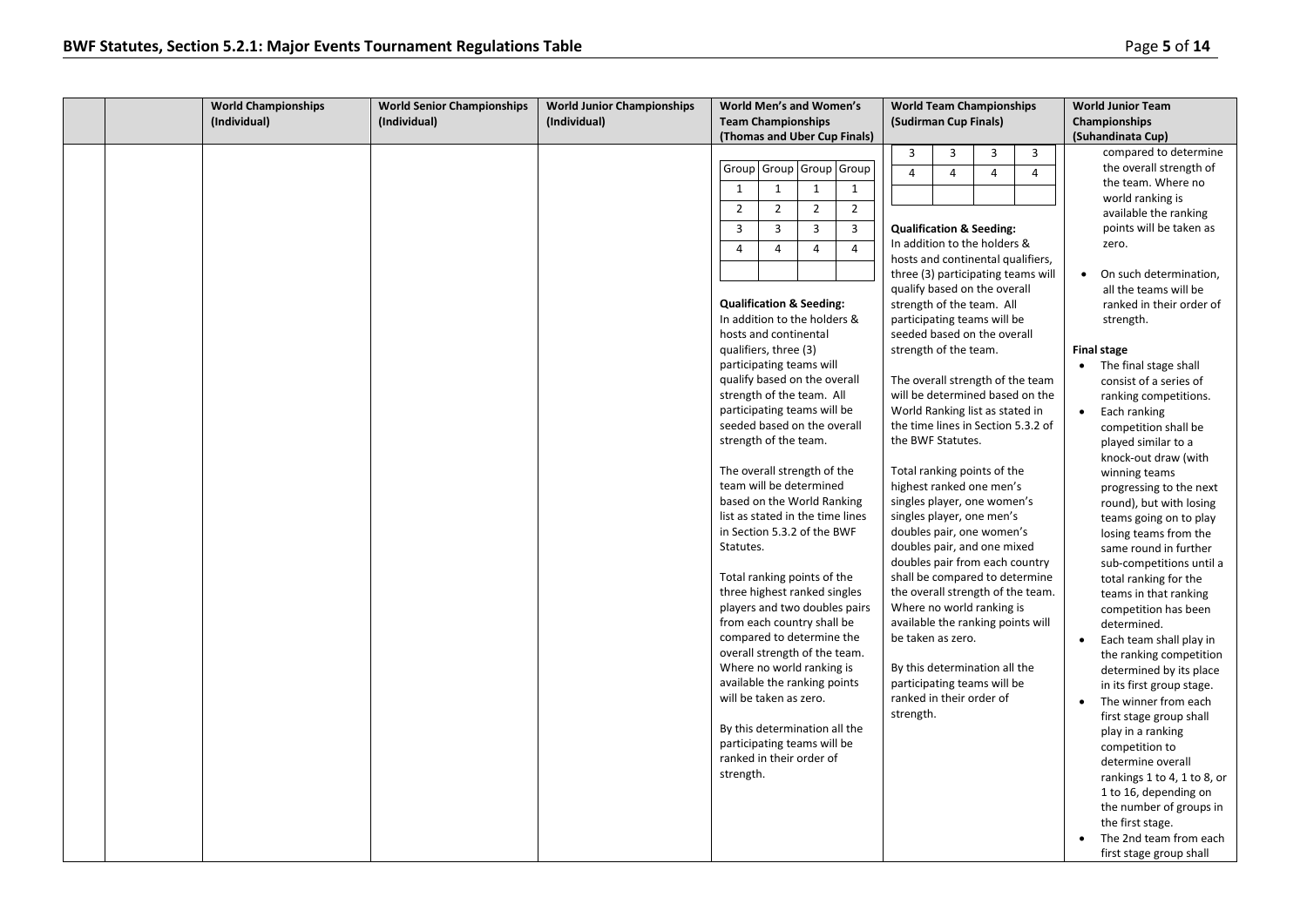|      |                              | <b>World Championships</b><br>(Individual)                                                                                                                                                                                                                                           | <b>World Senior Championships</b><br>(Individual)                                                                                                                                                                                          | <b>World Junior Championships</b><br>(Individual)                                                                                                                                                                                                                                            | <b>World Men's and Women's</b><br><b>Team Championships</b><br>(Thomas and Uber Cup Finals)                                                                                                                                                                                                                                                                                           | <b>World Team Championships</b><br>(Sudirman Cup Finals)                                                                                                                                                                     | <b>World Junior Team</b><br>Championships<br>(Suhandinata Cup)                                                                                                                                                                                                                                                                                                                                                                                                                                                                                                                                                                                      |
|------|------------------------------|--------------------------------------------------------------------------------------------------------------------------------------------------------------------------------------------------------------------------------------------------------------------------------------|--------------------------------------------------------------------------------------------------------------------------------------------------------------------------------------------------------------------------------------------|----------------------------------------------------------------------------------------------------------------------------------------------------------------------------------------------------------------------------------------------------------------------------------------------|---------------------------------------------------------------------------------------------------------------------------------------------------------------------------------------------------------------------------------------------------------------------------------------------------------------------------------------------------------------------------------------|------------------------------------------------------------------------------------------------------------------------------------------------------------------------------------------------------------------------------|-----------------------------------------------------------------------------------------------------------------------------------------------------------------------------------------------------------------------------------------------------------------------------------------------------------------------------------------------------------------------------------------------------------------------------------------------------------------------------------------------------------------------------------------------------------------------------------------------------------------------------------------------------|
|      |                              |                                                                                                                                                                                                                                                                                      |                                                                                                                                                                                                                                            |                                                                                                                                                                                                                                                                                              |                                                                                                                                                                                                                                                                                                                                                                                       |                                                                                                                                                                                                                              | play in a ranking<br>competition to<br>determine overall<br>rankings 5 to 8, 9 to 16,<br>or 17 to 32, depending<br>on the number of groups<br>in the first stage.<br>The 3rd (4th, 5th, etc)<br>team from each first<br>stage group shall play in<br>similar ranking<br>competitions to<br>determine further<br>appropriate overall<br>rankings.<br>If there are five or fewer<br>teams in the last group<br>they shall all play each<br>other for the final<br>ranking.<br>A vacancy in a ranking<br>competition draw due to<br>a team withdrawn in the<br>first stage shall be filled<br>by a team from the next<br>lower group, drawn by<br>lot. |
| 10.1 | <b>Time Line for</b><br>Draw |                                                                                                                                                                                                                                                                                      |                                                                                                                                                                                                                                            | The draw for the Tournament shall be made as stated in the time lines in Section 5.3.2 of the BWF Statutes.<br>The intended outline timetable for the playing of each event shall be fixed and circulated as stated in the date lines in Section 5.3.2 of the BWF Statutes.                  |                                                                                                                                                                                                                                                                                                                                                                                       |                                                                                                                                                                                                                              |                                                                                                                                                                                                                                                                                                                                                                                                                                                                                                                                                                                                                                                     |
| 10.2 | Team<br>Withdrawal           | N/A                                                                                                                                                                                                                                                                                  |                                                                                                                                                                                                                                            |                                                                                                                                                                                                                                                                                              |                                                                                                                                                                                                                                                                                                                                                                                       | Any team withdrawing from the Competition or defaulting after the draw has been made shall:<br>immediately give a written explanation to the BWF; and<br>render themselves liable to such action as shall be decided by BWF. |                                                                                                                                                                                                                                                                                                                                                                                                                                                                                                                                                                                                                                                     |
| 10.3 | Seeding and<br>Draw          | The Tournament shall be<br>seeded in accordance with<br>GCR Regulation 11 based on<br>the World Ranking as stated<br>in the time lines in Section<br>5.3.2 of the BWF Statutes,<br>except that the number of<br>seeds shall be 16 in all<br>events.<br><b>Separation of entries:</b> | <b>Conduct of tournament:</b><br>All draws where the number<br>of entries is more than 16 are<br>played in a knock out format.<br>Where entries are up to 16 in<br>an event of any age category,<br>the event may be played as<br>follows: | <b>Conduct of tournament:</b><br>The Tournament may be<br>conducted in two or more<br>stages with entries exempted<br>to a later stage.<br>If there is more than one<br>stage, earlier stages must be<br>conducted in the same hall(s)<br>as later stages and<br>immediately preceding them. | Draw for the Group Play off Stage for the Sudirman Cup Finals<br>and Thomas & Uber Cup Finals:<br>The top two ranked teams shall be dealt with as follows:<br>No. 1 placed at the top of Group A<br>No. 2 placed at the top of Group D<br>$\bullet$<br>The other ranked teams shall be dealt with as follows:<br>• No. 3 and 4 drawn by lot at the top of Groups B and C<br>$\bullet$ | No. 5 to 8 drawn by lot at the second position of the groups                                                                                                                                                                 | Draw for the Final Stage:<br>The top ranked teams shall be<br>dividing across the different<br>groups/sub-groups in the<br>following way:<br>4 groups, no sub-groups - up<br>to 16 entries: The top 8<br>ranked teams shall be divided<br>in the groups with:                                                                                                                                                                                                                                                                                                                                                                                       |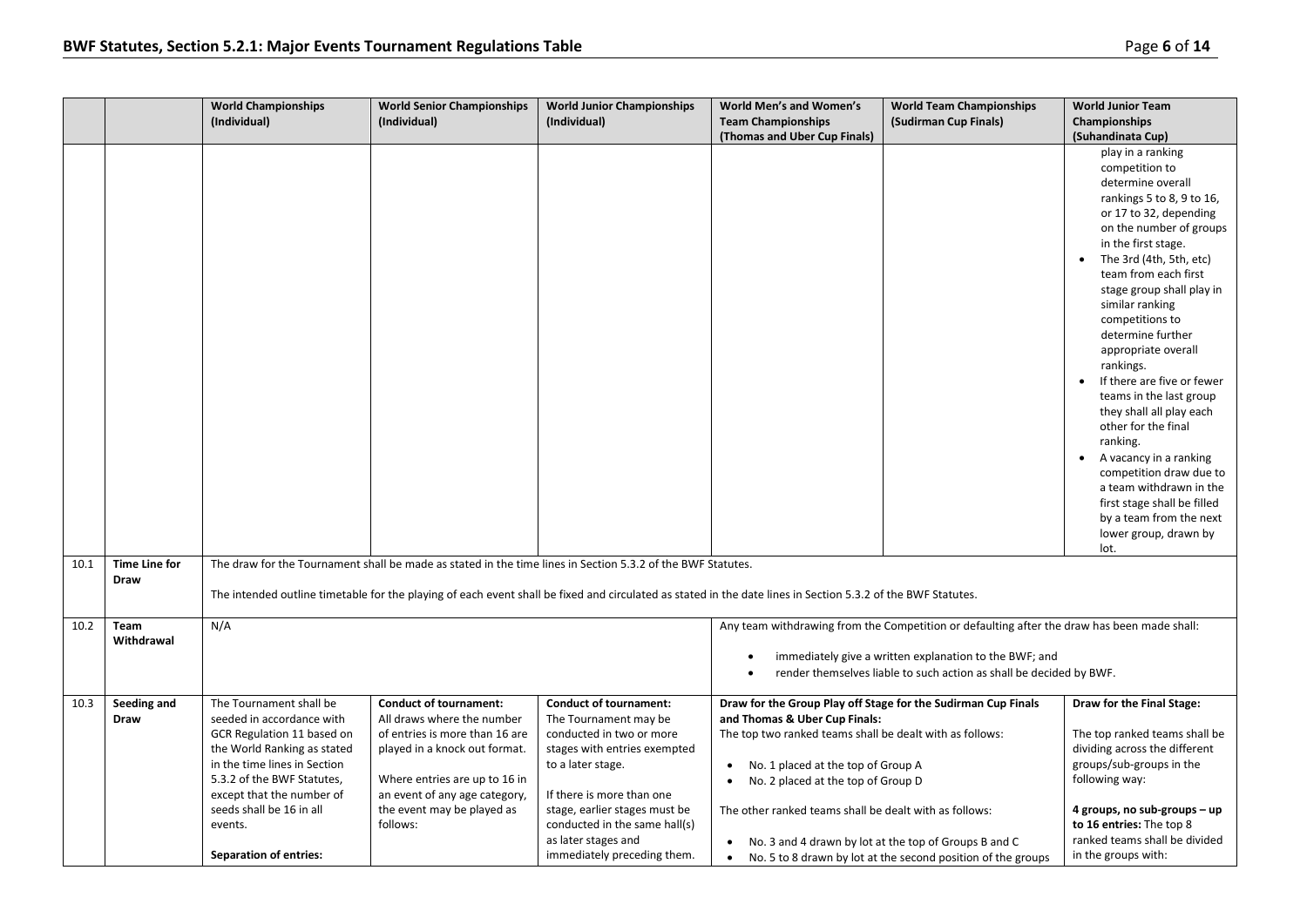| <b>World Championships</b><br>(Individual)                                                                                                         | <b>World Senior Championships</b><br>(Individual)                                                                         | <b>World Junior Championships</b><br>(Individual)                                                                          | <b>World Men's and Women's</b><br><b>Team Championships</b><br>(Thomas and Uber Cup Finals)                                                       | <b>World Team Championships</b><br>(Sudirman Cup Finals)                                                                                                                                   | <b>World Junior Team</b><br>Championships<br>(Suhandinata Cup)                                                               |
|----------------------------------------------------------------------------------------------------------------------------------------------------|---------------------------------------------------------------------------------------------------------------------------|----------------------------------------------------------------------------------------------------------------------------|---------------------------------------------------------------------------------------------------------------------------------------------------|--------------------------------------------------------------------------------------------------------------------------------------------------------------------------------------------|------------------------------------------------------------------------------------------------------------------------------|
| GCR Regulation 11.11.1 does<br>not apply, but separation of<br>entries shall be used in the<br>main draw so as to avoid,<br>wherever possible, the | If 1-5 entries: Group<br>$\bullet$<br>play only.<br>$\bullet$<br>If 6-16 entries: Group<br>play followed by knock<br>out. | If there is more than one<br>stage, earlier stages are<br>subject to the provisions of<br>GCR Regulations 12 and 13,       | groups                                                                                                                                            | No. 9 to 12 drawn by lot at the third position of the groups<br>No. 13 to 16 drawn by lot at the fourth position of the<br>Draw for the Group Play off Stage the Continental Confederation | • No. 1 in group A and No.<br>2 in group D<br>• No 3 and 4 drawn by lot<br>into group B and C.<br>• No 5-8 drawn by lot into |
| entries from any one<br>Member meeting in the first<br>round.                                                                                      | <b>Separation of entries:</b><br>The Entries from any one<br>Member shall be drawn as                                     | treating the final stage as the<br>main draw.<br>Seeding:                                                                  | Qualification Tournament for the Sudirman Cup Finals and<br>Thomas & Uber Cup Finals:<br>The top two ranked teams shall be dealt with as follows: | the second position of<br>each group.<br>• Other ranked teams shall<br>be drawn by lot into the                                                                                            |                                                                                                                              |
|                                                                                                                                                    | follows:<br>If a knock out draw only (i.e.                                                                                | The process for the seeding<br>shall be initiated by BWF<br>under the supervision of the                                   | No. 1 placed at the top of Group A<br>No. 2 placed at the top of Group D                                                                          |                                                                                                                                                                                            | remaining positions in<br>the different groups.                                                                              |
|                                                                                                                                                    | more than 16 entries):<br>the first and second<br>$\bullet$                                                               | Referee on close of the entries<br>(Section 5.3.2 of the BWF<br>Statutes).                                                 | The other ranked teams shall be dealt with as follows:                                                                                            |                                                                                                                                                                                            | Four groups and eight sub-<br>groups-17-32 (depending on<br>the number of entries the                                        |
|                                                                                                                                                    | ranked entries from the<br>Member are drawn by lot<br>in opposite halves of the<br>draw:<br>the third and fourth          | The Tournament shall be<br>seeded in accordance with JTR<br>clause 3 based on the World<br>Junior Ranking as stated in the | $\bullet$<br>the groups                                                                                                                           | No. 3 and 4 drawn by lot at the top of Groups B and C<br>No. 5 to 8 drawn by lot at the second position of the groups<br>No. 9 to 16 drawn by lot at the third and fourth position of      | first sub-group, i.e. A1, B1,<br>etc. will have fewer entries<br>than the second sub-group,<br>i.e. A2, B2, etc.)            |
|                                                                                                                                                    | $\bullet$<br>ranked entries are drawn<br>by lot in remaining<br>quarters.                                                 | time lines in Section 5.3.2 of<br>the BWF Statutes.<br>Draw:                                                               | The draw to allocate teams to the groups shall be conducted in a<br>manner determined by the BWF.                                                 |                                                                                                                                                                                            | The top 16 ranked teams shall<br>be divided in the groups with:<br>• No. 1 in group A1 and No.<br>2 in group D1              |
|                                                                                                                                                    | If group play only (i.e. 1-5<br>entries):                                                                                 | The draws for the Tournament<br>shall be conducted in the<br>Managers' Meeting convened                                    | In all group play, the team ranking order shall be established in<br>accordance with General Competition Regulation 16:                           |                                                                                                                                                                                            | • No 3 and 4 drawn by lot<br>into group B1 and C1.<br>• No 5-8 drawn by lot into                                             |
|                                                                                                                                                    | no national separation.<br>$\bullet$                                                                                      | for that purpose as per the<br>time lines given in Section                                                                 | Draw for the Knock-out stage:                                                                                                                     | The draw for the knock-out stage of the Competition shall<br>be done immediately after the last match of the group play                                                                    | the A2, B2, C2 and D2<br>• No. 9-16 drawn by lot<br>into the second position                                                 |

- If group play followed by knock out (i.e. 6-16 entries):
- the first and second ranked entries from the Member are drawn by lot into separate groups.

### **Separation of entries:** Separation of entries shall be used in the main draw as per JTR clause 3.10.

5.3.2 of the BWF Statutes. The draw as per General Competition Regulation 12 shall be made under the supervision of the Referee.

- be done immediately after the last match of the group play off is over. • Two top ranked teams from each group will qualify for this
- stage. • A random draw to determine places in the knock-out stage (quarter finals) will be made. The top two ranked teams from each group cannot play each other in the quarter finals
- stage. • The top teams of each group will be ranked in order of their strength in the manner described in clause 9, based on the most recently published World Ranking immediately preceding the date of the draw. These teams will be considered as Seed No. 1 to 4 for the draw.
- The four seeded teams will be placed in the draw as per General Competition Regulation 11.8 – 11.10. Remaining teams will be placed in the draw by lot.

### the different groups. **Eight groups and 16 subgroups – 33-80 entries (depending on the number of entries the first sub-group, i.e. A1, B1, etc. will have fewer entries than the second sub-group, i.e. A2, B2, etc.)** The top 16 ranked teams shall be divided in the groups with: • No. 1 in group A1 and No.

2 in group H1

of each group. • Other ranked teams shall be drawn by lot into the remaining positions in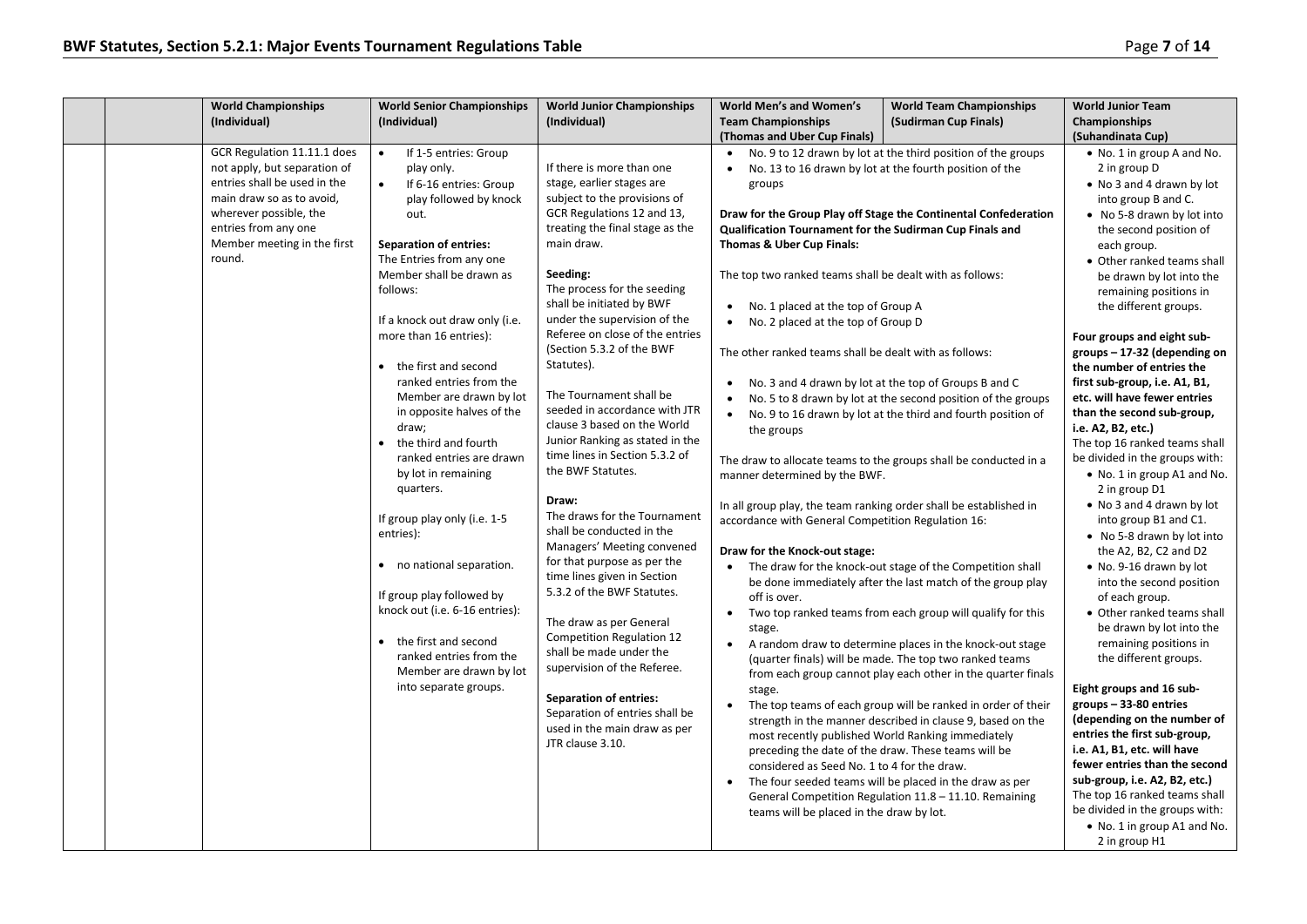|    |                                                 | <b>World Championships</b><br>(Individual) | <b>World Senior Championships</b><br>(Individual)                                                                                                                                                                                                               | <b>World Junior Championships</b><br>(Individual)                                                                                | World Men's and Women's<br><b>Team Championships</b><br>(Thomas and Uber Cup Finals)                                                                                                                                                                                                                                                                                                                                                             | <b>World Team Championships</b><br>(Sudirman Cup Finals)                                                                                                                                                                                                                                                                                                                                                                                                                          | <b>World Junior Team</b><br>Championships<br>(Suhandinata Cup)                                                                                                                                                                                                                                  |
|----|-------------------------------------------------|--------------------------------------------|-----------------------------------------------------------------------------------------------------------------------------------------------------------------------------------------------------------------------------------------------------------------|----------------------------------------------------------------------------------------------------------------------------------|--------------------------------------------------------------------------------------------------------------------------------------------------------------------------------------------------------------------------------------------------------------------------------------------------------------------------------------------------------------------------------------------------------------------------------------------------|-----------------------------------------------------------------------------------------------------------------------------------------------------------------------------------------------------------------------------------------------------------------------------------------------------------------------------------------------------------------------------------------------------------------------------------------------------------------------------------|-------------------------------------------------------------------------------------------------------------------------------------------------------------------------------------------------------------------------------------------------------------------------------------------------|
|    |                                                 |                                            |                                                                                                                                                                                                                                                                 |                                                                                                                                  |                                                                                                                                                                                                                                                                                                                                                                                                                                                  |                                                                                                                                                                                                                                                                                                                                                                                                                                                                                   | • No 3 and 4 drawn by lot<br>into group C1 and F1.<br>• No 5-8 drawn by lot into<br>the B1, D1, E1 and G1<br>• No. 9-16 drawn by lot<br>into A2, B2, C2, D2, E2,<br>F2, G2 and H2.<br>• Other ranked teams shall<br>be drawn by lot into the<br>remaining positions in<br>the different groups. |
| 11 | <b>Team Manager</b>                             | Tournament.                                | In default of such appointment, a team shall forthwith choose its own Manager.<br>As soon as appointed, the name of the Manager shall be notified to the BWF or the Referee.<br>The Manager shall attend any briefing meeting called by the BWF or the Referee. | Each Member concerned shall appoint a team manager of its team as stated in the time lines in Section 5.3.2 of the BWF Statutes. |                                                                                                                                                                                                                                                                                                                                                                                                                                                  | From the time of arrival at the venue, the Manager shall assume all administrative and other responsibilities on behalf of the relevant Member and team in connection with the conduct of the                                                                                                                                                                                                                                                                                     |                                                                                                                                                                                                                                                                                                 |
| 12 | <b>Constitution of</b><br><b>Ties and Teams</b> | N/A                                        |                                                                                                                                                                                                                                                                 |                                                                                                                                  | Each tie shall be decided by<br>the results of:<br>• First Singles;<br>Second Singles;<br>Third Singles;<br>First Doubles, and<br>Second Doubles.<br><b>Group Play:</b><br>• In group play, all five<br>matches of each tie shall<br>be played.<br>In non-group play, each<br>tie shall be stopped when<br>the tie is decided.<br>In singles, each team shall<br>play its three players<br>according to the order as<br>determined by clause 13. | Each tie shall be decided by the results of:<br>One Men's Singles;<br>One Women's Singles;<br>$\bullet$<br>One Men's Doubles;<br>One Women's Doubles;<br>$\bullet$<br>One Mixed Doubles.<br>Group Play:<br>• In group play, all five matches of each tie shall be played.<br>• In non-group play, each tie shall be stopped when the tie is<br>decided.<br>No player shall play in more than two matches.<br>The size of the team shall be as per clause 9.<br>the opposing side. | If, as a result of injury or illness sustained after arrival at the<br>venue, a team has only one male or one female player, that<br>player may play in only one match, and the remaining two<br>matches involving that player's gender shall be conceded to                                    |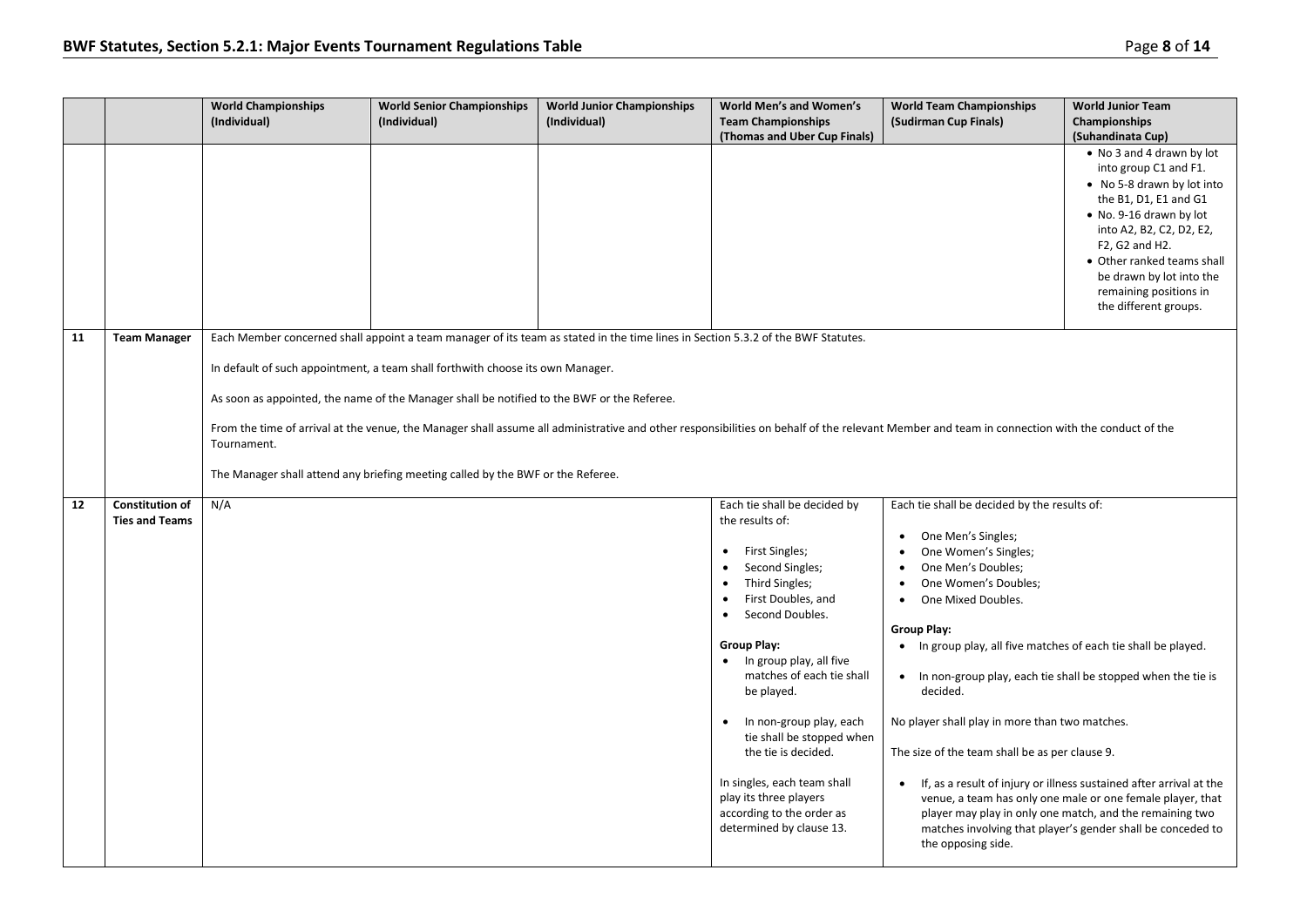|      |                               | <b>World Championships</b><br>(Individual) | <b>World Senior Championships</b><br>(Individual) | <b>World Junior Championships</b><br>(Individual) | World Men's and Women's<br><b>Team Championships</b><br>(Thomas and Uber Cup Finals)                                                                                                                                                                                                                                                                                                                                                                                                                                                                                                                                                 | <b>World Team Championships</b><br>(Sudirman Cup Finals)                                                                                                                                 | <b>World Junior Team</b><br>Championships<br>(Suhandinata Cup) |  |
|------|-------------------------------|--------------------------------------------|---------------------------------------------------|---------------------------------------------------|--------------------------------------------------------------------------------------------------------------------------------------------------------------------------------------------------------------------------------------------------------------------------------------------------------------------------------------------------------------------------------------------------------------------------------------------------------------------------------------------------------------------------------------------------------------------------------------------------------------------------------------|------------------------------------------------------------------------------------------------------------------------------------------------------------------------------------------|----------------------------------------------------------------|--|
|      |                               |                                            |                                                   |                                                   | In doubles, each team shall<br>play its two pairs according to<br>the order as determined by<br>clause 13.                                                                                                                                                                                                                                                                                                                                                                                                                                                                                                                           | • If, for the above reasons, the team is reduced to two players<br>only, either both of the same gender, or one of each gender,<br>the whole tie shall be conceded.                      |                                                                |  |
|      |                               |                                            |                                                   |                                                   | No player shall play in more<br>than one singles and one<br>doubles match.                                                                                                                                                                                                                                                                                                                                                                                                                                                                                                                                                           |                                                                                                                                                                                          |                                                                |  |
| 13.1 | <b>Nomination of</b><br>Teams | N/A                                        |                                                   |                                                   |                                                                                                                                                                                                                                                                                                                                                                                                                                                                                                                                                                                                                                      | Each competing Member is responsible for determining the criteria and method of selecting players<br>for nomination, and for nominating players, to represent the Member.                |                                                                |  |
|      |                               |                                            |                                                   |                                                   | Team List:                                                                                                                                                                                                                                                                                                                                                                                                                                                                                                                                                                                                                           |                                                                                                                                                                                          |                                                                |  |
|      |                               |                                            |                                                   |                                                   |                                                                                                                                                                                                                                                                                                                                                                                                                                                                                                                                                                                                                                      | Each competing Member shall nominate a Team List to the BWF, from whom its team will be<br>selected for a tie, within the stipulated time line as per Section 5.3.2 of the BWF Statutes. |                                                                |  |
|      |                               |                                            |                                                   |                                                   |                                                                                                                                                                                                                                                                                                                                                                                                                                                                                                                                                                                                                                      | Thomas & Uber Cup Finals: Team List of no fewer than four players and not more than ten.                                                                                                 |                                                                |  |
|      |                               |                                            |                                                   |                                                   | than two female players; and not more than total 20 players.                                                                                                                                                                                                                                                                                                                                                                                                                                                                                                                                                                         | Sudirman Cup Finals & Suhandinata Cup: Team List with no fewer than two males and not fewer                                                                                              |                                                                |  |
| 13.2 | Nomination of<br>Teams        | N/A                                        |                                                   |                                                   | <b>Ranking Order:</b><br>All players nominated shall be<br>listed in order consistent with<br>current World Rankings in<br>singles. Players with no World<br>Ranking shall be placed in the<br>ranking order according to<br>current singles strength.<br>Intended doubles pairings<br>shall be listed in order<br>consistent with current World<br>Rankings in doubles as<br>follows:<br>• 4 nominated players: the<br>6 possible pairings;<br>• 5 nominated players: the<br>10 possible pairings;<br>• 6 nominated players: the<br>15 possible pairings; and<br>• 7, 8, 9, or 10: the 21<br>possible or most<br>probable pairings. |                                                                                                                                                                                          |                                                                |  |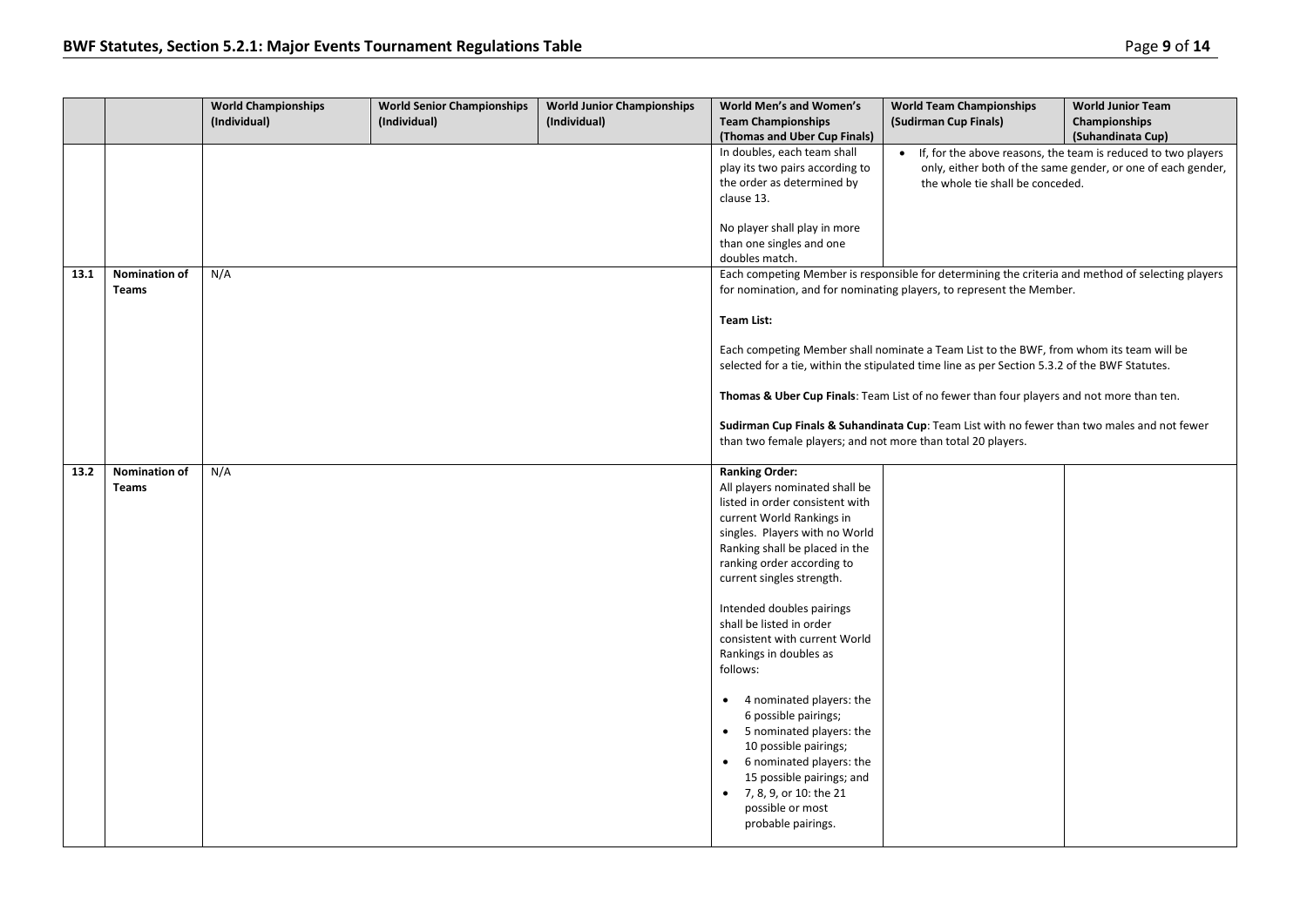|      |                      | <b>World Championships</b>      | <b>World Senior Championships</b> | <b>World Junior Championships</b> | <b>World Men's and Women's</b>                                   | <b>World Team Championships</b>                                                                       | <b>World Junior Team</b>                                       |
|------|----------------------|---------------------------------|-----------------------------------|-----------------------------------|------------------------------------------------------------------|-------------------------------------------------------------------------------------------------------|----------------------------------------------------------------|
|      |                      | (Individual)                    | (Individual)                      | (Individual)                      | <b>Team Championships</b><br>(Thomas and Uber Cup Finals)        | (Sudirman Cup Finals)                                                                                 | Championships<br>(Suhandinata Cup)                             |
|      |                      |                                 |                                   |                                   | Pairings with no World                                           |                                                                                                       |                                                                |
|      |                      |                                 |                                   |                                   | Ranking shall be placed in the                                   |                                                                                                       |                                                                |
|      |                      |                                 |                                   |                                   | ranking order according to                                       |                                                                                                       |                                                                |
|      |                      |                                 |                                   |                                   | current doubles strength. To                                     |                                                                                                       |                                                                |
|      |                      |                                 |                                   |                                   | arrive at a final ranking order,                                 |                                                                                                       |                                                                |
|      |                      |                                 |                                   |                                   | the Referee will use the                                         |                                                                                                       |                                                                |
|      |                      |                                 |                                   |                                   | procedures in GCR Regulation                                     |                                                                                                       |                                                                |
|      |                      |                                 |                                   |                                   | 11.6 where applicable.                                           |                                                                                                       |                                                                |
|      |                      |                                 |                                   |                                   | The Referee has discretion to                                    |                                                                                                       |                                                                |
|      |                      |                                 |                                   |                                   | amend the ranking order for                                      |                                                                                                       |                                                                |
|      |                      |                                 |                                   |                                   | players or pairings without a                                    |                                                                                                       |                                                                |
|      |                      |                                 |                                   |                                   | world ranking.                                                   |                                                                                                       |                                                                |
|      |                      |                                 |                                   |                                   |                                                                  |                                                                                                       |                                                                |
| 13.3 | <b>Nomination of</b> |                                 |                                   |                                   | Each manager shall hand to                                       | Nomination of a team for a tie:                                                                       |                                                                |
|      | a team for Tie       |                                 |                                   |                                   | the Referee within stipulated                                    |                                                                                                       |                                                                |
|      |                      |                                 |                                   |                                   | time line (Section 5.3.2 of the                                  | Each manager shall hand to the Referee within stipulated                                              |                                                                |
|      |                      |                                 |                                   |                                   | BWF Statutes) before the start<br>of any tie, the composition of |                                                                                                       | time line (Section 5.3.2 of the BWF Statutes) before the start |
|      |                      |                                 |                                   |                                   | the team for each tie in the                                     | as stated in clause 12.                                                                               | of any tie, the composition of the team for each tie in order  |
|      |                      |                                 |                                   |                                   | order as stated in clause 12                                     | These players shall be selected from those previously                                                 |                                                                |
|      |                      |                                 |                                   |                                   |                                                                  | nominated (clause 13).                                                                                |                                                                |
|      |                      |                                 |                                   |                                   | These players and pairings                                       |                                                                                                       |                                                                |
|      |                      |                                 |                                   |                                   | shall be selected from those                                     |                                                                                                       |                                                                |
|      |                      |                                 |                                   |                                   | previously nominated and be                                      |                                                                                                       |                                                                |
|      |                      |                                 |                                   |                                   | in the order as ranked (clause                                   |                                                                                                       |                                                                |
|      |                      |                                 |                                   |                                   | 13). The ranking order of any                                    |                                                                                                       |                                                                |
|      |                      |                                 |                                   |                                   | doubles pairing not previously                                   |                                                                                                       |                                                                |
|      |                      |                                 |                                   |                                   | listed shall be at the discretion                                |                                                                                                       |                                                                |
|      |                      |                                 |                                   |                                   | of the Referee, who will use                                     |                                                                                                       |                                                                |
|      |                      |                                 |                                   |                                   | GCR Regulation 11.6 where<br>applicable.                         |                                                                                                       |                                                                |
|      |                      |                                 |                                   |                                   |                                                                  |                                                                                                       |                                                                |
|      |                      |                                 |                                   |                                   | The use of GCR Regulation                                        |                                                                                                       |                                                                |
|      |                      |                                 |                                   |                                   | 11.6 in this clause 13 shall                                     |                                                                                                       |                                                                |
|      |                      |                                 |                                   |                                   | apply to pairs regardless of                                     |                                                                                                       |                                                                |
|      |                      |                                 |                                   |                                   | whether or not they                                              |                                                                                                       |                                                                |
|      |                      |                                 |                                   |                                   | competed together during the                                     |                                                                                                       |                                                                |
|      |                      |                                 |                                   |                                   | ranking period.                                                  |                                                                                                       |                                                                |
| 14   | Substitution         | After the closing date for      | After the closing date for        | After the closing date for        |                                                                  | After the Nomination of the Team List the Referee may sanction a substitute or substitutes for a      |                                                                |
|      |                      | entries until the Sunday prior  | entries, a player who has         | entries but before the draw is    |                                                                  | player who, in the opinion of the Referee, is incapacitated by illness, accident or other unavoidable |                                                                |
|      |                      | to the draw date, a player      | entered may be unable to          | made, a player who has            | hindrance.                                                       |                                                                                                       |                                                                |
|      |                      | who has entered may be          | take part through illness,        | entered may be unable to take     |                                                                  |                                                                                                       |                                                                |
|      |                      | unable to take part through     | injury, or other unavoidable      | part through illness, injury, or  |                                                                  | No substitution is allowed after the nomination of a team for a tie is submitted.                     |                                                                |
|      |                      | illness, injury, or other       | cause. That player's place in     | other unavoidable cause. That     |                                                                  |                                                                                                       |                                                                |
|      |                      | unavoidable cause. That         | singles or doubles or both        | player's place in singles or      |                                                                  | For players/pairs withdrawing or retiring from a tie, GCR Regulation 14.1.4 applies.                  |                                                                |
|      |                      | player's place in singles and / | may be taken by a player who      | doubles or both can be taken      |                                                                  |                                                                                                       |                                                                |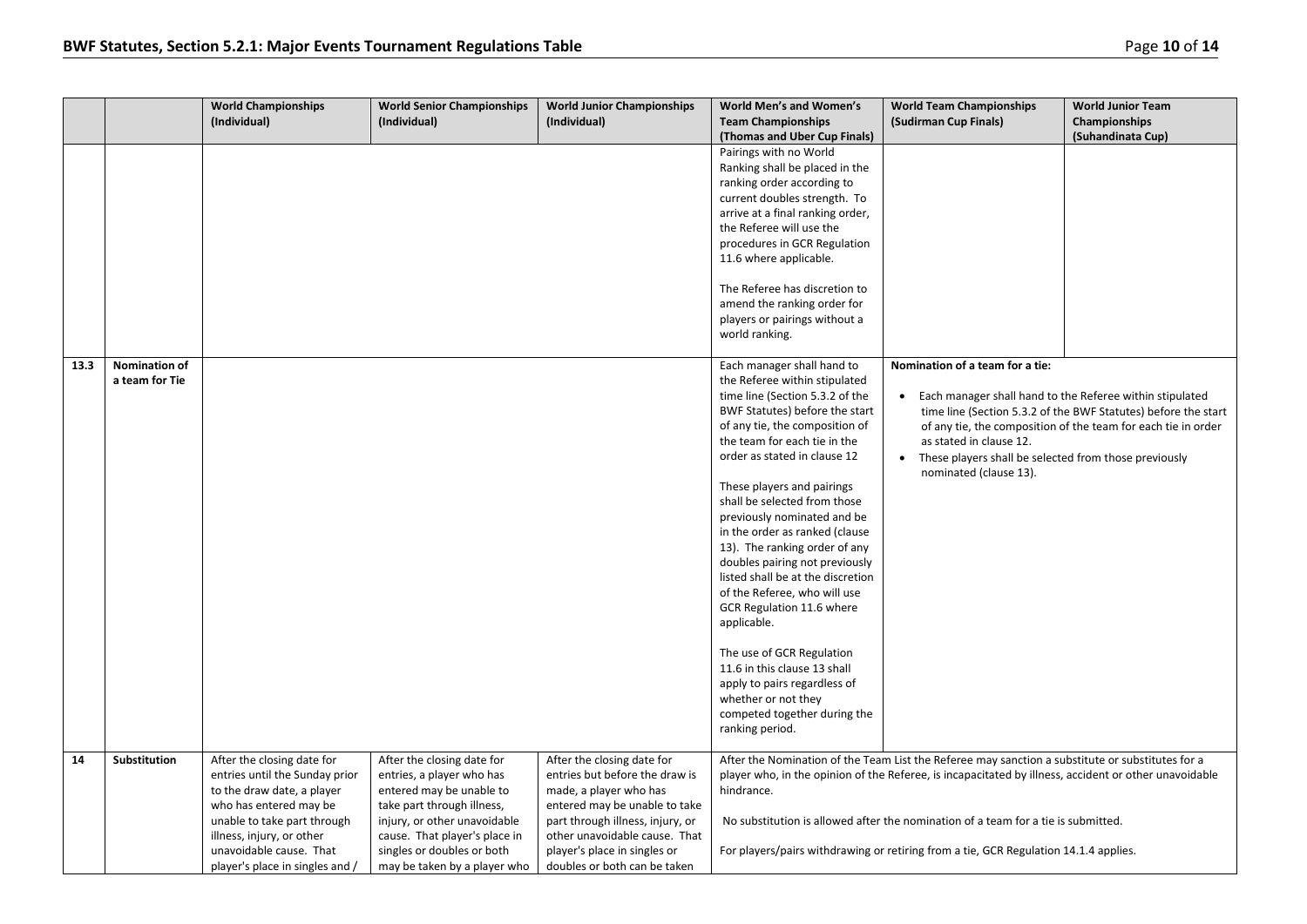|    |               | <b>World Championships</b><br>(Individual)                                                                                                                                                               | <b>World Senior Championships</b><br>(Individual)                                                                                                                                                                                                                                                                                                                                                                                                                                                                                                                                                                                                                                                                                | <b>World Junior Championships</b><br>(Individual)                                                                                            | World Men's and Women's<br><b>Team Championships</b><br>(Thomas and Uber Cup Finals)                                                                                                                                                       | <b>World Team Championships</b><br>(Sudirman Cup Finals)                                                                                                                                                                                                                                                                                                     | <b>World Junior Team</b><br>Championships<br>(Suhandinata Cup) |
|----|---------------|----------------------------------------------------------------------------------------------------------------------------------------------------------------------------------------------------------|----------------------------------------------------------------------------------------------------------------------------------------------------------------------------------------------------------------------------------------------------------------------------------------------------------------------------------------------------------------------------------------------------------------------------------------------------------------------------------------------------------------------------------------------------------------------------------------------------------------------------------------------------------------------------------------------------------------------------------|----------------------------------------------------------------------------------------------------------------------------------------------|--------------------------------------------------------------------------------------------------------------------------------------------------------------------------------------------------------------------------------------------|--------------------------------------------------------------------------------------------------------------------------------------------------------------------------------------------------------------------------------------------------------------------------------------------------------------------------------------------------------------|----------------------------------------------------------------|
|    |               | or doubles will be taken by<br>the next eligible player / pair<br>as per Section 5.3.9 of the<br><b>BWF Statutes.</b>                                                                                    | has already entered another<br>World Senior Championships<br>event, provided the<br>provisions regarding<br>maximum number of entries<br>in clause 7 are respected.                                                                                                                                                                                                                                                                                                                                                                                                                                                                                                                                                              | by a player from the same<br>Member who has already<br>entered another World Junior<br>Championships Event.                                  |                                                                                                                                                                                                                                            |                                                                                                                                                                                                                                                                                                                                                              |                                                                |
|    |               | No changes or substitutions<br>of any kind can be made after<br>the Sunday prior to the draw<br>date, and also not to the<br>draw after it has been made,<br>except according to GCR<br>Regulation 15.3. | If there is a withdrawal of<br>player and the respective<br>Member has not requested<br>for a substitute, such player,<br>should he/she agree to the<br>partner, should be granted a<br>partner from the "partner<br>wanted" list, and this should<br>only be done until the<br>publication of the draw.<br>After the publication of the<br>draw, substitutions are<br>allowed to be made until the<br>end of the Team Managers'<br>Meeting for normal<br>withdrawals, and in events<br>that have not already started<br>(for those players who suffer<br>an on-court injury in another<br>event).<br>Otherwise, no other changes<br>or substitutions of any kind<br>can be made, except<br>according to GCR Regulation<br>15.3. | No changes or substitutions of<br>any kind can be made to the<br>draw after it has been made,<br>except according to GCR<br>Regulation 15.3. |                                                                                                                                                                                                                                            |                                                                                                                                                                                                                                                                                                                                                              |                                                                |
| 15 | Order of Play |                                                                                                                                                                                                          |                                                                                                                                                                                                                                                                                                                                                                                                                                                                                                                                                                                                                                                                                                                                  |                                                                                                                                              | The following are permissible<br>orders of play:<br>First singles - first<br>$\bullet$<br>doubles - second singles<br>- second doubles - third<br>singles<br>First singles - second<br>doubles - second singles<br>- first doubles - third | The following are permissible orders of play:<br>Men's Doubles - Women's Singles - Men's Singles -<br>$\bullet$<br>Women's Doubles - Mixed Doubles<br>Men's Singles - Women's Singles - Men's Doubles -<br>$\bullet$<br>Women's Doubles - Mixed Doubles<br>Mixed Doubles - Men's Singles - Men's Doubles -<br>$\bullet$<br>Women's Singles - Women's Doubles |                                                                |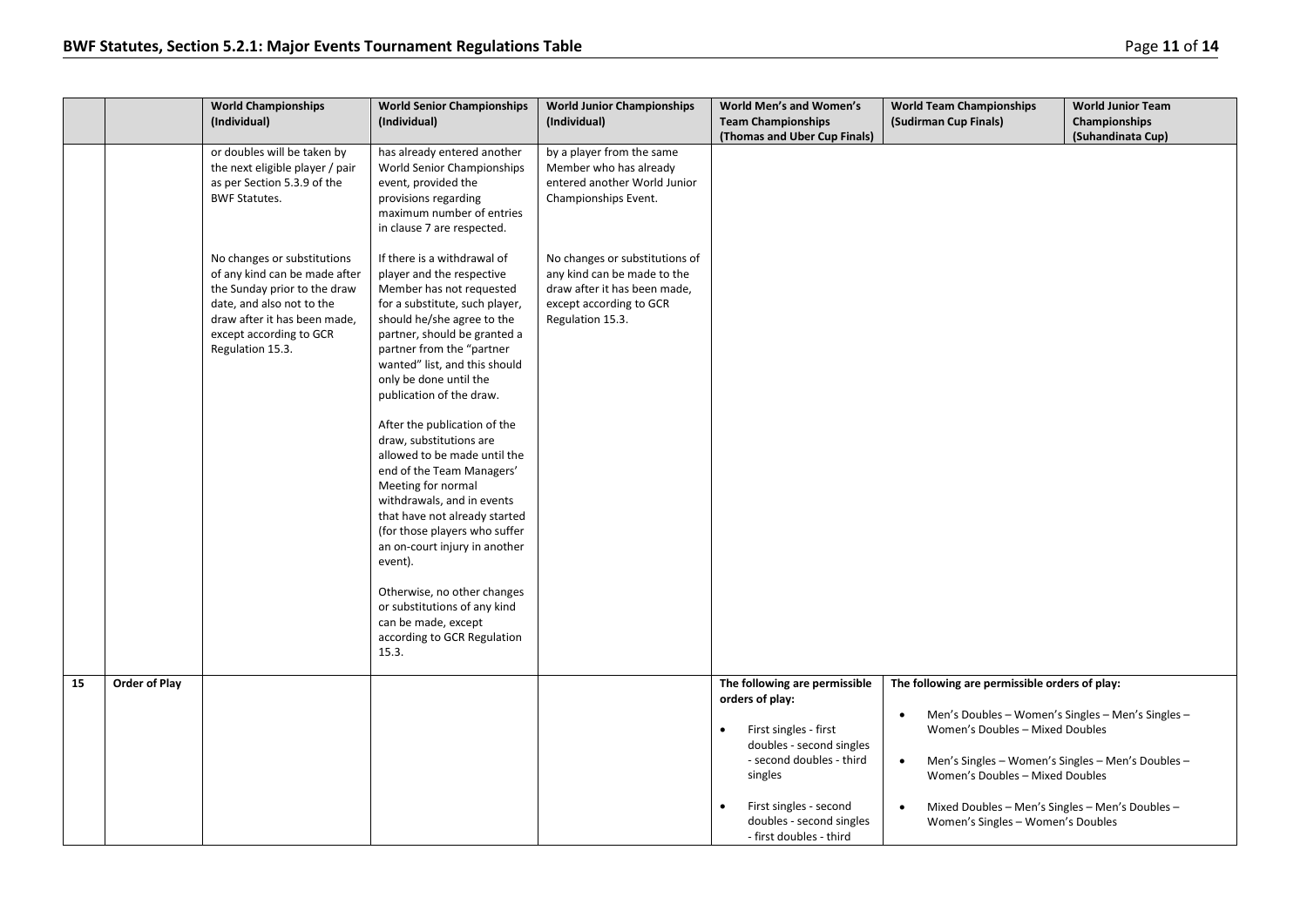|      |                                   | <b>World Championships</b><br>(Individual) | <b>World Senior Championships</b><br>(Individual)                                                                                                                                                                                                                                                                                                                                                                                                  | <b>World Junior Championships</b><br>(Individual) | World Men's and Women's<br><b>Team Championships</b>                                                                                                                                                                                                                                                                                                                                                                                                                                                                                                                                                                                     | <b>World Team Championships</b><br>(Sudirman Cup Finals)                                                                                                                                                                                                                                                                                                                                                                                                             | <b>World Junior Team</b><br><b>Championships</b>                                                                                                                                         |
|------|-----------------------------------|--------------------------------------------|----------------------------------------------------------------------------------------------------------------------------------------------------------------------------------------------------------------------------------------------------------------------------------------------------------------------------------------------------------------------------------------------------------------------------------------------------|---------------------------------------------------|------------------------------------------------------------------------------------------------------------------------------------------------------------------------------------------------------------------------------------------------------------------------------------------------------------------------------------------------------------------------------------------------------------------------------------------------------------------------------------------------------------------------------------------------------------------------------------------------------------------------------------------|----------------------------------------------------------------------------------------------------------------------------------------------------------------------------------------------------------------------------------------------------------------------------------------------------------------------------------------------------------------------------------------------------------------------------------------------------------------------|------------------------------------------------------------------------------------------------------------------------------------------------------------------------------------------|
|      |                                   |                                            |                                                                                                                                                                                                                                                                                                                                                                                                                                                    |                                                   | (Thomas and Uber Cup Finals)<br>singles<br>First singles - second<br>$\bullet$<br>singles - first doubles -<br>third singles - second<br>doubles<br>First singles - second<br>singles - second doubles<br>- third singles - first<br>doubles<br>First singles - second<br>singles - third singles -<br>first doubles - second<br>doubles<br>First singles - second<br>singles - third singles -<br>second doubles - first<br>doubles<br>First singles - first<br>$\bullet$<br>doubles - second singles<br>- third singles -second<br>doubles<br>First singles - second<br>doubles - second singles<br>- third singles - first<br>doubles | $\bullet$<br>Doubles - Women's Doubles<br>Mixed Doubles - Women's Singles - Men's Singles -<br>$\bullet$<br>Women's Doubles - Men's Doubles<br>Men's Doubles - Mixed Doubles<br>Women's Singles - Mixed Doubles                                                                                                                                                                                                                                                      | (Suhandinata Cup)<br>Mixed Doubles - Men's Singles - Women's Singles - Men's<br>Women's Singles - Men's Singles - Women's Doubles -<br>Men's Doubles - Women's Doubles - Men's Singles - |
| 16.1 | <b>Disqualification</b>           | medal position.                            | If a player has won a medal at the Tournament and is disqualified or suspended with the<br>consequence that the player will lose the medal, then the following will apply:<br>• If the player had won the gold medal, the losing finalist will be promoted to the gold medal<br>position and the player who lost to the original gold medallist will be promoted to the silver<br>There will be no further promotion to the bronze medal position. |                                                   | The Referee may disqualify any team which fails to report its<br>have previously been agreed with the Referee                                                                                                                                                                                                                                                                                                                                                                                                                                                                                                                            | arrival for the Tournament within stipulated time as stated in<br>Section 5.3.2 of the BWF Statutes or such other period as may                                                                                                                                                                                                                                                                                                                                      | The Referee may disqualify<br>any team which fails to report<br>its arrival for the Tournament<br>in time to compete in the first<br>scheduled match of the team.                        |
| 16.2 | <b>Disqualification</b><br>(Team) | N/A                                        |                                                                                                                                                                                                                                                                                                                                                                                                                                                    |                                                   | $\bullet$<br>or<br>$\bullet$                                                                                                                                                                                                                                                                                                                                                                                                                                                                                                                                                                                                             | The Referee has power to disqualify any team which fails to carry out its required programme, or<br>whose team manager fails to attend any briefing meeting called by the BWF or the Referee.<br>The Referee shall have power to disqualify at any stage of the Tournament:<br>any team which had failed to carry out its obligations or breaches the regulations for the BWF;<br>a player, or a team that includes a player, breaching the Anti-Doping Regulations. |                                                                                                                                                                                          |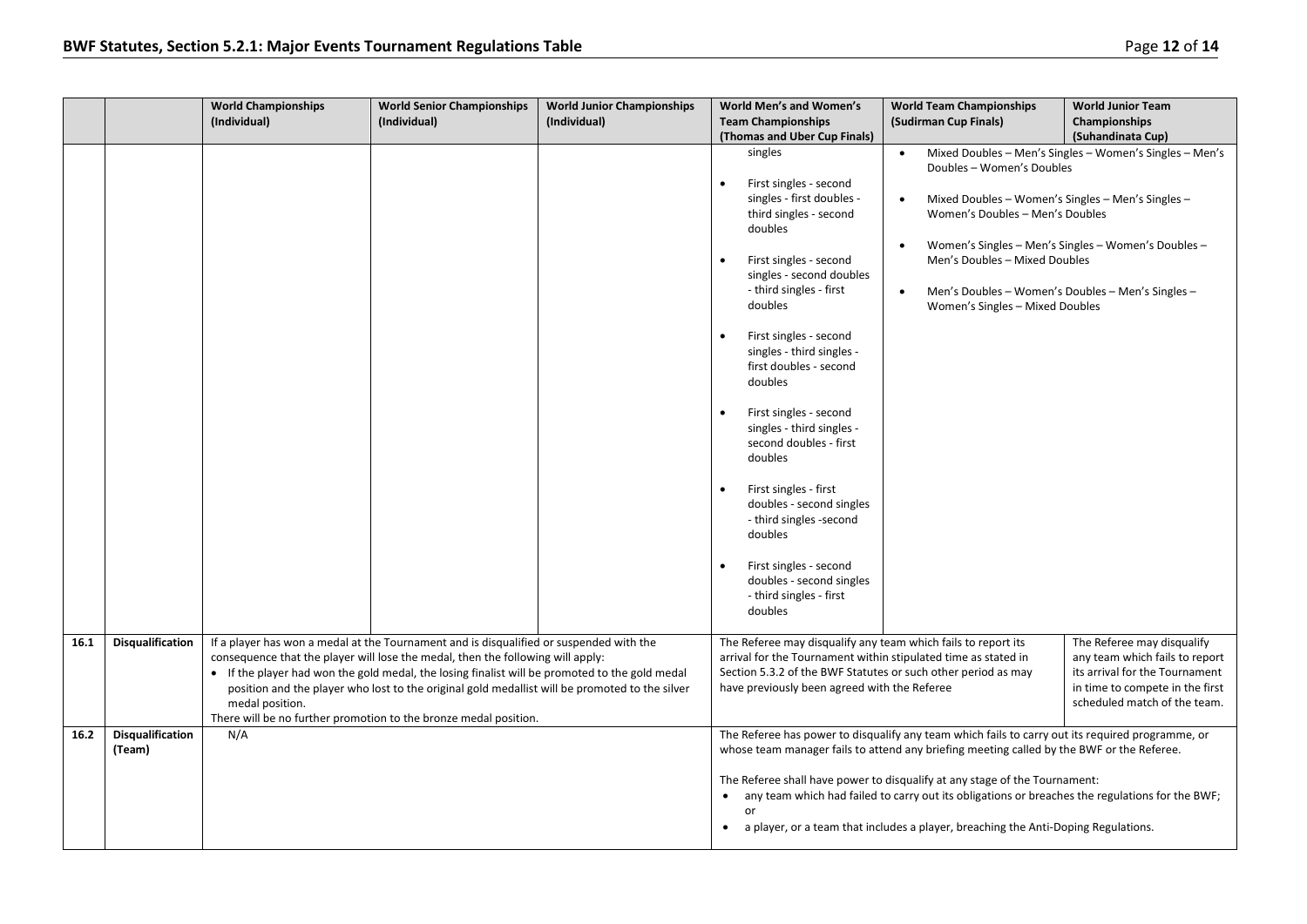|    |                    | <b>World Championships</b><br>(Individual) | <b>World Senior Championships</b><br>(Individual)                             | <b>World Junior Championships</b><br>(Individual) | World Men's and Women's<br><b>Team Championships</b><br>(Thomas and Uber Cup Finals) | <b>World Team Championships</b><br>(Sudirman Cup Finals) | <b>World Junior Team</b><br>Championships<br>(Suhandinata Cup) |  |
|----|--------------------|--------------------------------------------|-------------------------------------------------------------------------------|---------------------------------------------------|--------------------------------------------------------------------------------------|----------------------------------------------------------|----------------------------------------------------------------|--|
|    | Amendment of       |                                            | BWF has power to make and publish amendments to these Tournament Regulations. |                                                   |                                                                                      |                                                          |                                                                |  |
|    | <b>Regulations</b> |                                            |                                                                               |                                                   |                                                                                      |                                                          |                                                                |  |
| 18 | <b>Timeline</b>    | See Section 5.3.2 of the BWF Statutes      |                                                                               |                                                   |                                                                                      |                                                          |                                                                |  |

# **Schedule 1: Maximum number of Players in the World Junior Championships**

|                                                                                                         | <b>MS</b> | WS | <b>MD</b> | <b>WD</b> | XD |
|---------------------------------------------------------------------------------------------------------|-----------|----|-----------|-----------|----|
| Members placed 1-8 in the previous World Junior Team Championships are allowed to enter:                |           |    |           |           |    |
| Members entering a team in the World Junior Team Championships but not placed 1-8 are allowed to enter: |           |    |           |           |    |
| Members not entering a team in the World Junior Team Championships are allowed to enter:                |           |    |           |           |    |

## **Schedule 2: Team Composition of the World Men's and Women's Team Championships (Thomas and Uber Cup Finals)**

| No. of teams | <b>Description / Continent</b>                                                                                                                                                                                                                                                                                                                                                                                                                                                                                                                                                                                                                                                                                                                                                                                                                                                                                                                                                                                                                                                                                                                                                                                                                                                                                                                                                                                                         |  |  |  |
|--------------|----------------------------------------------------------------------------------------------------------------------------------------------------------------------------------------------------------------------------------------------------------------------------------------------------------------------------------------------------------------------------------------------------------------------------------------------------------------------------------------------------------------------------------------------------------------------------------------------------------------------------------------------------------------------------------------------------------------------------------------------------------------------------------------------------------------------------------------------------------------------------------------------------------------------------------------------------------------------------------------------------------------------------------------------------------------------------------------------------------------------------------------------------------------------------------------------------------------------------------------------------------------------------------------------------------------------------------------------------------------------------------------------------------------------------------------|--|--|--|
| One          | <b>Trophy Holder</b>                                                                                                                                                                                                                                                                                                                                                                                                                                                                                                                                                                                                                                                                                                                                                                                                                                                                                                                                                                                                                                                                                                                                                                                                                                                                                                                                                                                                                   |  |  |  |
| One          | <b>Host Member</b>                                                                                                                                                                                                                                                                                                                                                                                                                                                                                                                                                                                                                                                                                                                                                                                                                                                                                                                                                                                                                                                                                                                                                                                                                                                                                                                                                                                                                     |  |  |  |
| Fourteen     | Semi-finalists from Asia (4)<br>$\bullet$<br>Semi-finalists from Europe (4)<br>٠<br>Winner from Africa (1)<br>Winner from Oceania (1)<br>٠<br>Winner from Pan Am (1)<br>٠<br>Next three highest ranked teams (excluding above) from the World Ranking (3)<br>٠<br>*If the trophy holder and/or Host Member also take part and occupy a qualifying position in its respective Continental<br>qualifying tournament, the next one or two highest ranked teams (excluding above) from the World Rankings from<br>the same respective continent would also qualify.<br>If one or more of the semi-finalists from Asia and/or Europe is not available to participate, the highest ranked losing<br>quarter-finalist(s) from the World Ranking would qualify. If none of the quarter-finalists are able to confirm<br>participation then the invitation will be extended in turn to the highest eligible team.<br>If the winner from Africa, Oceania, and Pan Am is not available, the finalist will be invited. If the finalist is not available,<br>the highest ranked losing semi-finalist from the World Rankings would qualify. If none of the semi-finalists are able to<br>confirm participation then the invitation will be extended in turn to the next highest eligible team.<br>If no Continental qualifying tournament takes place, the highest ranked team(s) from the World Rankings from the same<br>continent would qualify. |  |  |  |